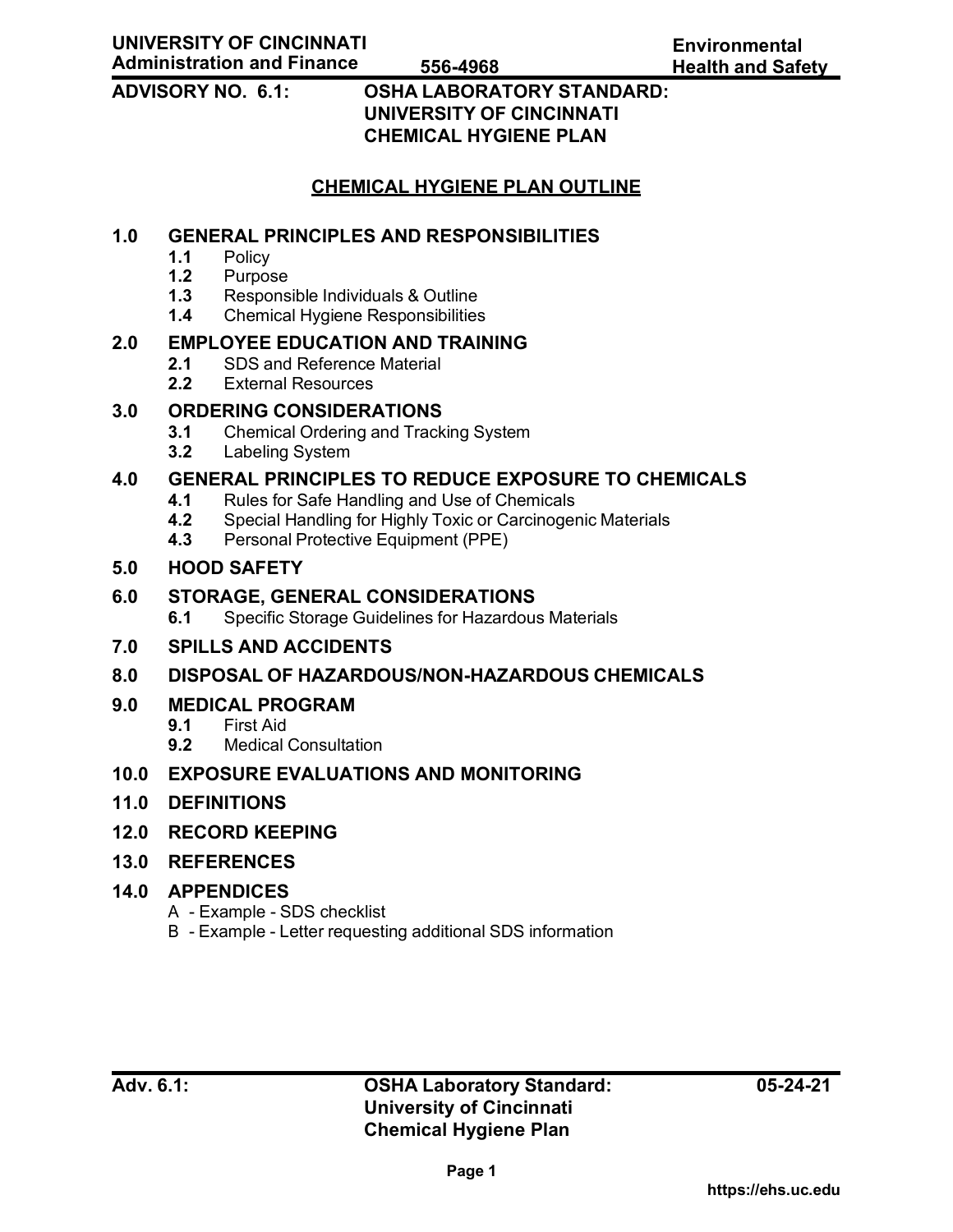# **1.0 GENERAL PRINCIPLES AND RESPONSIBILITIES**

## **1.1 Policy**

It is the policy of the University of Cincinnati to provide a safe working environment where employees have a right to know about chemical health hazards associated with their work. This Chemical Hygiene Plan includes policies, procedures, and responsibilities designed to develop in employees an awareness of potentially hazardous chemicals in the workplace and to train employees in appropriate safe working conditions.

#### **1.2 Purpose**

As a user of many chemicals, University employees have the responsibility to maintain proper control of the ordering, storage, use and disposal of these materials, thereby preventing adverse affects from occurring to those employees whom are handling, transporting, storing, or disposing of the chemicals. OSHA requires an effective Chemical Hygiene Plan be developed for each laboratory that monitors and controls the ordering, transport and storage of chemicals and disposal of chemical waste. Establish a contingency plan for chemical spills; provide education and protection for employees; provide protection for employees, students, visitors, and volunteers, as well as for property and the environment. Ensures compliance with all related federal, state, and local regulations; and has the goal to minimize risks associated with the use of hazardous materials throughout the institution. It is intended to be the basis for, and to supplement the safety manuals for site specific laboratory operations.

#### **1.3 Responsible Individuals**

### **Each position within the organization has responsibility for supporting good waste practices within the Institution**

President

Senior Vice President and Provost Sr. Asst. Vice President / Administration and Finance Director / Environmental Health & Safety Radiation Safety Officer Vice President Dean Director / Department Head / Chairperson Faculty / Principal Investigator Safety Officer / Chemical Hygiene Officer Laboratory Supervisor Employee / Student **Contractor** 

#### **1.4 Chemical Hygiene Responsibilities**

Responsibility for chemical hygiene rests at all levels including:

**Senior Assistant Vice President** has ultimate responsibility for chemical hygiene within the institution and must, with other administrators, provide continuing support for institutional chemical hygiene.

**Director of Environmental Health and Safety,** the administration of University of Cincinnati has the overall responsibility for safety throughout all areas of the institution. To carry out this responsibility, the University has designated the position of Director of Environmental Health &

**Adv. 6.1: OSHA Laboratory Standard: University of Cincinnati Chemical Hygiene Plan**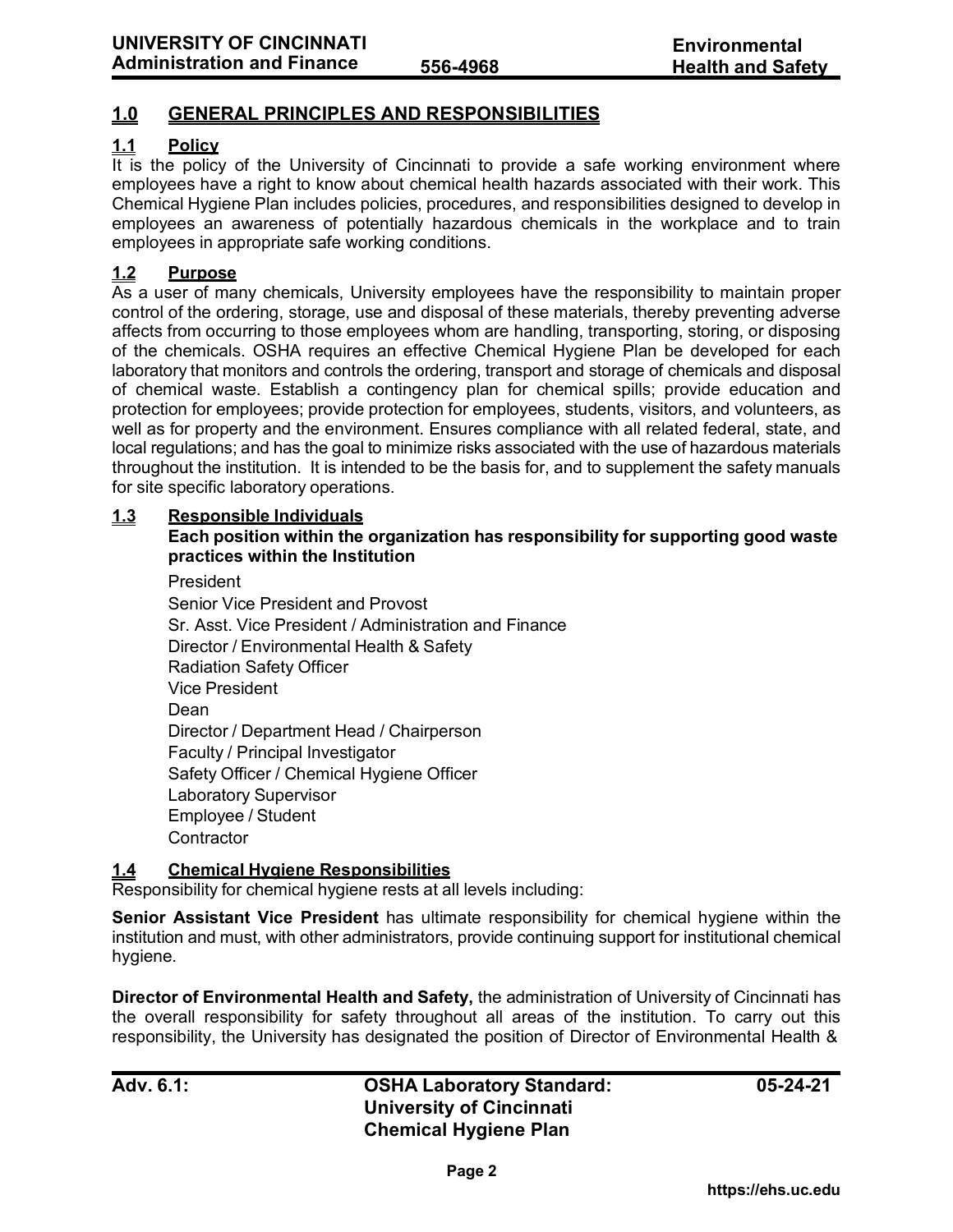Safety, who is responsible for overseeing of environmental health and safety throughout the University.

**Deans, Directors, Department Heads and Laboratory Supervisors** have overall responsibility for chemical hygiene and safety in the various laboratories. The following items describe the elements of management responsibility:

- Appointing Chemical Hygiene Officers for their respective areas of responsibility;
- Ensure that workers know and follow the chemical hygiene plan, that protective equipment is available and in working order, and that appropriate training has been provided;
- Provide regular, formal chemical hygiene and housekeeping inspections including routine inspections of emergency equipment;
- Know the current legal requirements concerning regulated substances and review all activities and procedures involving chemical use to ensure compliance with legal requirements and University of Cincinnati policies and procedures. Provide approval before implementation of new procedures;
- Determine the required levels of protective apparel and equipment; and
- Ensure that facilities and training for use of any material being ordered are adequate.

#### **Chemical Hygiene Officers** must:

- Work with administrators and other employees to develop and implement appropriate chemical hygiene policies and practices;
- Monitor procurement, use, and disposal of acutely hazardous chemicals used at the institution;
- See that appropriate audits are maintained;
- Help project directors develop precautions and adequate facilities;
- Know the current legal requirements concerning regulated substances;
- Seek ways to improve the chemical hygiene program; and
- Review effectiveness of Chemical Hygiene Plan annually.

#### **Employees (Laboratory Workers)**, who are responsible for:

- Planning and conducting each operation in accordance with applicable chemical hygiene procedures; and
- Developing good personal chemical hygiene habits.
- Knowing and following the Chemical Hygiene Plan.

# **2.0 EMPLOYEE EDUCATION AND TRAINING**

Training is a necessary and important part of the Chemical Hygiene Plan. Safety education is provided for University employees upon employment with refresher training at least annually thereafter, or if a new hazardous chemical is added to the work area. All newly hired University of Cincinnati employees are required to attend orientation training which will include: (1) an overview of environmental legislation, (2) risks associated with occupational workplace exposures to chemicals, and (3) the elements and purpose of the Chemical Hygiene Plan. Detailed, site-specific training is conducted by the employee's immediate supervisor who was trained for the task in trainthe-trainer sessions by the Chemical Hygiene Officers. This program serves as the basis for employees being educated in chemical safety, in conjunction with pertinent audio-visual resources

# **Adv. 6.1: OSHA Laboratory Standard: University of Cincinnati Chemical Hygiene Plan**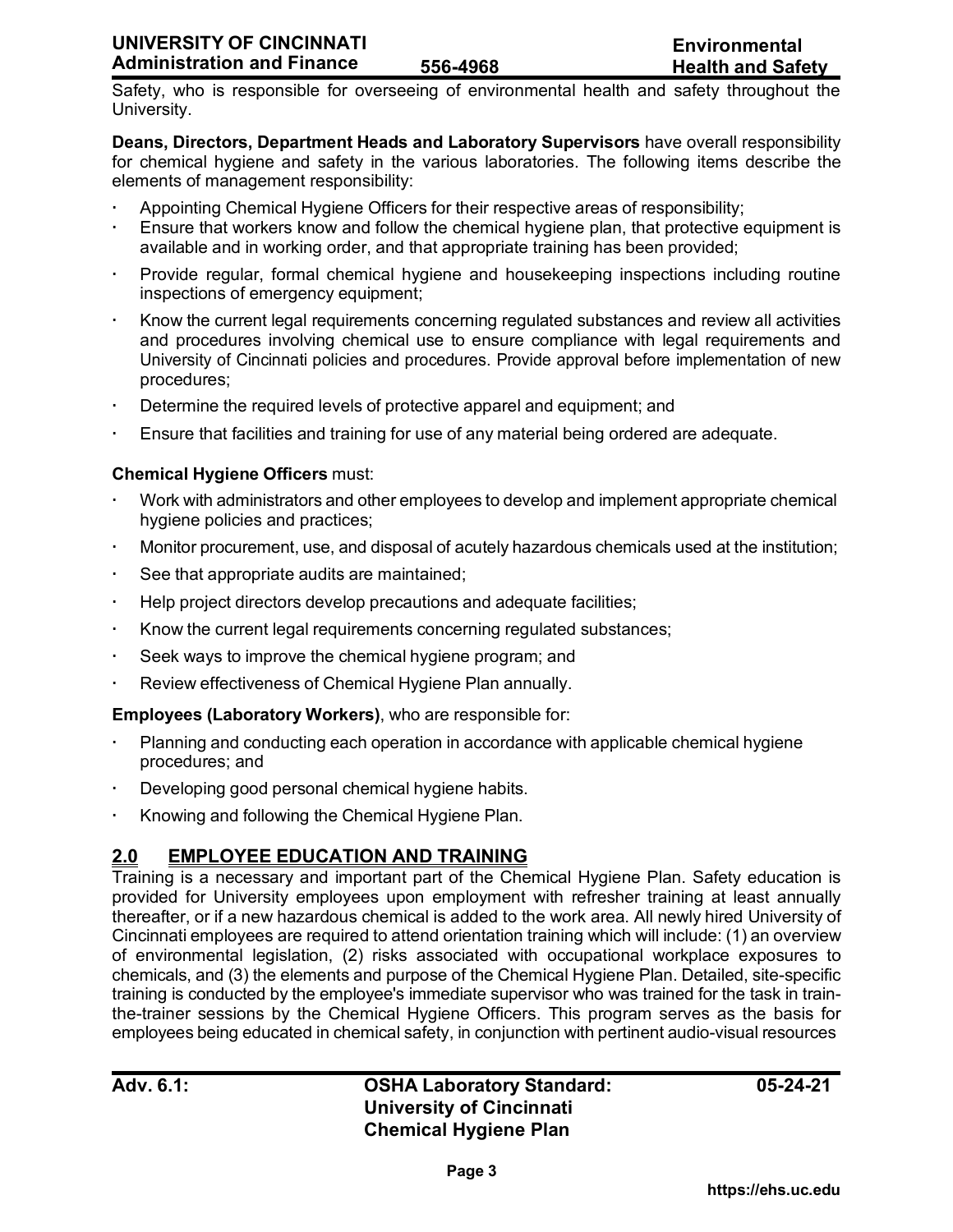**Environmental 556-4968 Health and Safety**

and additional written reference materials. All training is documented in writing by attendance records, with copies to be kept as shown in section 12.

#### **Program Institutional Objectives:**

Upon completion of the Chemical Hygiene Training Program, the employee will be able to:

- Recognize the chemical labeling and its meaning;
- Locate the SDS notebook in the workplace;
- Locate the health hazard, physical hazard, environmental protection, and special protection sections in the SDS and explain their use;
- Identify the Institutional Chemical Hygiene Officer by name and title;

#### **Additional Departmental Objectives (which may vary by Department):**

- Locate potentially hazardous chemicals in the work area;
- Discuss the major parts of the university protocols for the ordering, handling, labeling, storing, and distribution of chemicals;
- Identify the appropriate personal protective clothing in the area and demonstrate its use;
- Demonstrate emergency procedures in the event of a hazardous chemical spill, think **C.L.E.A.N.**; Think **C.L.E.A.N.** Protocol: **C**ontain the spill, if possible. **L**eave the area, if necessary, after isolating the area (i.e. close doors, run exhaust hoods). **E**mergency procedures: eye wash, shower, and medical treatment. **A**ccess the SDS, for information. **N**otify a supervisor, as well as **911** and the Department of Environmental Safety & Health if necessary.
- Describe any appropriate environmental monitoring protocols;
- Be familiar with proper chemical storage requirements;
- Be familiar with proper chemical waste disposal procedures.

The chemical safety material covered includes the following audiovisual materials published by Savant, which are approximately an hour in length and are supplemented by other materials:

> "Hazard Communication: The Chemical Worker's Right to Know" "Chemical Safety Measures, Spills and Disposal" "Handling Hazardous Chemicals"

Attendance records and short quizzes will document proficiency and be kept in individual employee departmental files, as well as in the Department of Environmental Health & Safety. Other topics covered in the training sessions are:

- The content and location of the University of Cincinnati Chemical Hygiene Plan (CHP)
- OSHA Hazard Communication
- Identification of hazardous chemicals:
	- Location of the master chemical inventory (Department of Environmental Health & Safety) and departmental (or sectional) listings (in work area).
	- Location of Departmental (or sectional) SDS file.
	- Safety Data Sheets (SDS) description & use.
	- Chemical labeling and location information (hazard, carcinogen and other warnings)

# **Adv. 6.1: OSHA Laboratory Standard: University of Cincinnati Chemical Hygiene Plan**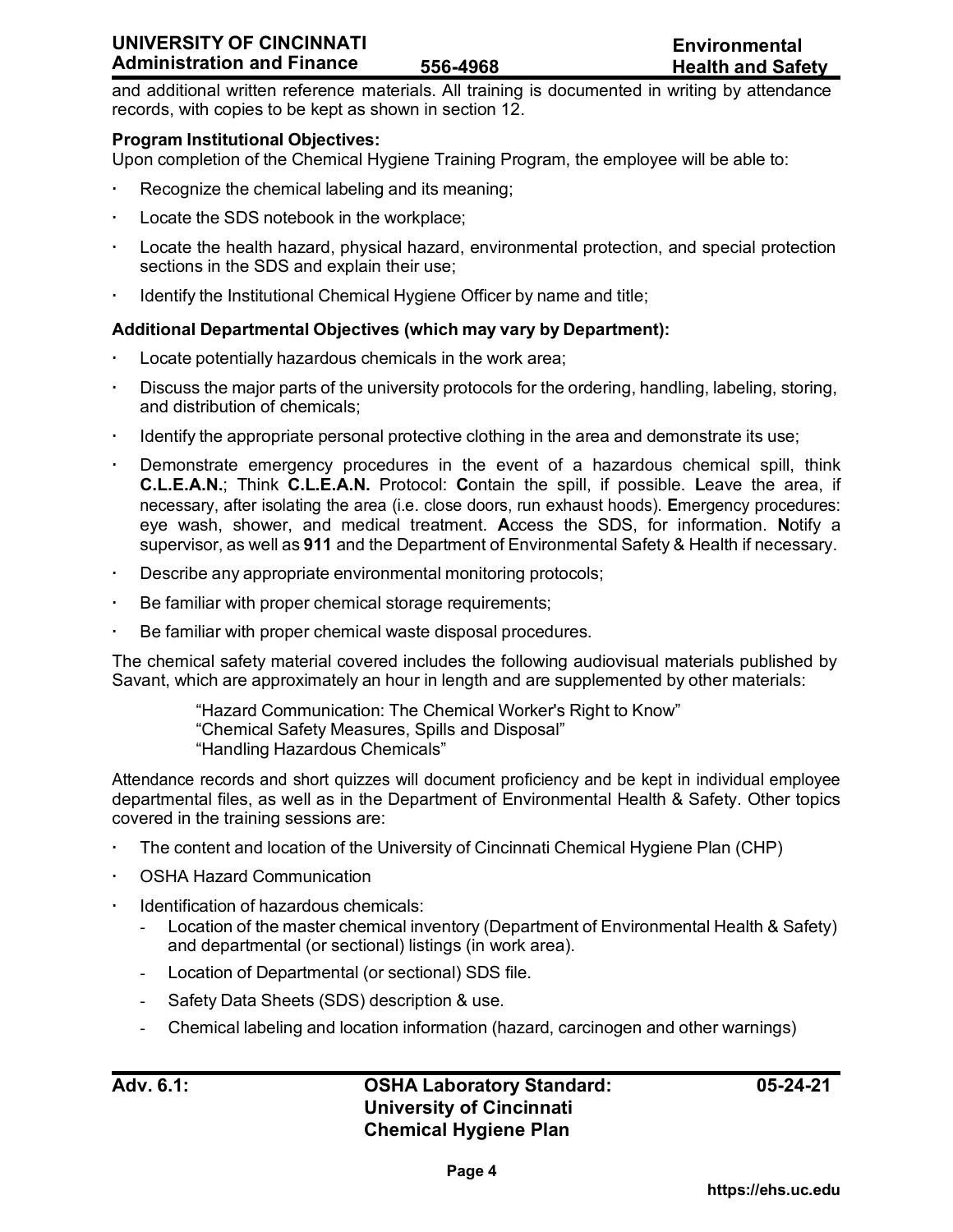### **UNIVERSITY OF CINCINNATI Administration and Finance**

- General procedures for handling hazardous chemicals. (Many of these procedures are specific in departmental sessions.)
	- Work practices (including: ordering, labeling)
	- Proper moving, storage, use, and storage
	- Selection and proper use of personal protective equipment and clothing (where appropriate)
	- Permissible Exposure Level (PEL) definitions and references
	- Required environmental monitoring
	- Signs and symptoms of exposure
	- Conditions to avoid
- Environmental protection
	- Emergency procedures
- Documentation of initial and annual training
- Program Evaluation and Improvement

In addition, all laboratory personnel receive a copy of the "Right-to-Know Training Program Guide for Laboratory Employees" as a personal reference source for working with chemicals. The descriptions, definitions, practices and standards contained in the manual are aimed at increasing employee understanding and awareness and at reducing employee exposure to all hazardous substances in the work place.

The Laboratory Division (or section) of the Department of may have more detailed or specific CHP's, including lists and amounts of chemicals on hand, and/or specific handling instructions.

Area Contact Person Telephone

# **2.1 Safety Data Sheets (SDS) and Reference Materials**

The primary source of reference in determining whether a chemical is hazardous or not is the SDS provided by the chemical supplier. These sheets are physically available in the immediate work area of the laboratory. Copies will be made available to employees for chemicals they work with (at no charge) upon requested.

SDS are maintained by an assigned individual, generally the supervisor, in each laboratory or area where hazardous chemicals are used. The sheets are kept in a bright yellow notebook organized alphabetically by compound, along with an inventory of the chemicals used by the laboratory. Each person in the laboratory is instructed as to where this information is kept. A master file of all MSD sheets for the University is kept by the Department of Environmental Health & Safety, as well as by the Department of Emergency Medicine, and the Cincinnati Fire Department.

A brief description of the sheets and their contents is given for informational purposes. SDS are obtained on each hazardous chemical that is used in this facility. The SDS is obtained from the supplier and/or manufacturer of the product. The SDS is to list all components ofthe product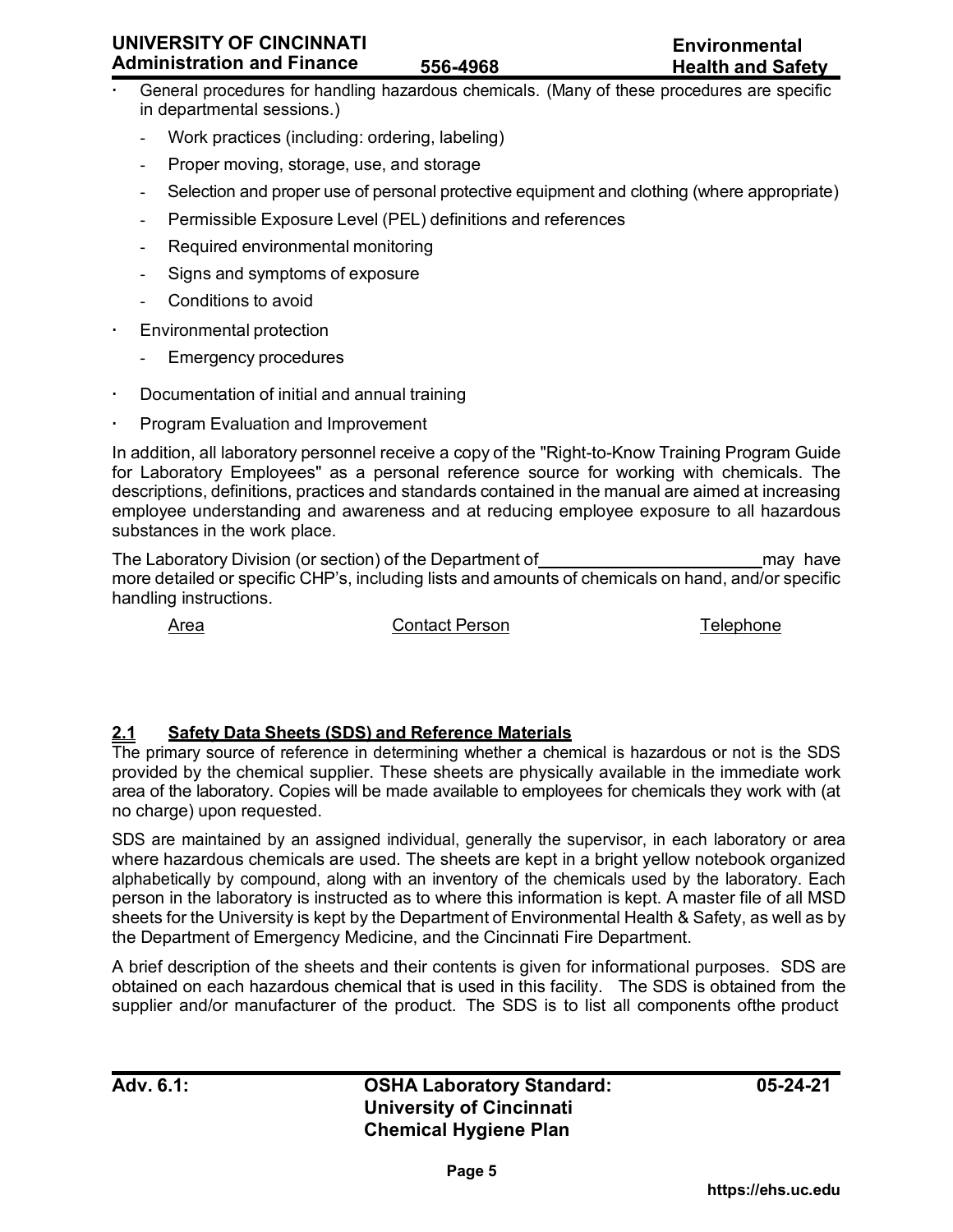which comprise 1% or greater of the total mixture. If a component has been identified as a carcinogen, then it should also be listed if it comprises 0.1% or greater of the total product.

A SDS should also contain information relative to the physical and chemical characteristics andthe health hazards of the hazardous chemical. This should also include primary routes of entry (i.e., inhalation, or ingestion). OSHA Permissible Exposure Limit (PEL) or American Conference of Governmental Industrial Hygienists (ACGIH) recommended Threshold Limit Value (TLV) should also be provided.

Other sections of the SDS include safe handling procedures (i.e., hygienic practices, necessary protective measures during repair and maintenance on contaminated equipment, and spill cleanup procedures), control measures (i.e., appropriate engineering controls, work practices, or personal protective equipment), emergency and first aid procedures, as well as name, address and telephone number of the chemical manufacturer, importer, or other responsible party preparing or distributing the SDS who can provide additional information if necessary during an emergency. Finally, thedate of preparation of the SDS or the last change to it must be included. SDS's are to be checked for the required information given in Appendix B and if not complete, a request must bemade of the supplier to provide a corrected SDS.

#### **Reference Materials**

Another reference material specifically provided to all laboratory employees is a copy of the "Right-to-Know Training Guide for Laboratory Employees" as a personal reference source for working with chemicals.

Copies of the references listed in section 13, page 21 of this document are available in **Example 20** in addition, many other chemistry reference texts are available to the employees.

#### **2.2 External Resources**

Select external organizations may provide additional information or assistance related to Chemical Hygiene issues. **All contact with these agencies and groups should be coordinated through the Chemical Hygiene Officer or the Department of Environmental Health & Safety.**

# **3.0 ORDERING CONSIDERATIONS**

The University of Cincinnati adheres to the small quantity approach for purchasing hazardous substances to ensure both laboratory economy and safety. Chemicals are to be purchased only in the quantities needed on a short-term basis. Exceptions to this rule must have the approval of the Laboratory Director and the Departmental Chemical Hygiene or Safety Officer.

There are many reasons for concluding that "less is better":

- Unused chemicals can constitute as much as 40% of the hazardous waste generated from laboratories.
- Smaller packages are emptied faster, reducing the chance for decomposition of reactive compounds.
- Breakage is substantially less in small package sizes.
- Risk of accident and exposure to the hazardous material is less when handling smaller containers.
- Storeroom space is reduced.

### **3.1 Chemical Ordering and SDS Requests**

 Persons ordering a solid, liquid or gaseous chemical or mixture of chemicals (but not a commercially prepared kit) must check the item against the specific laboratory's SDS index.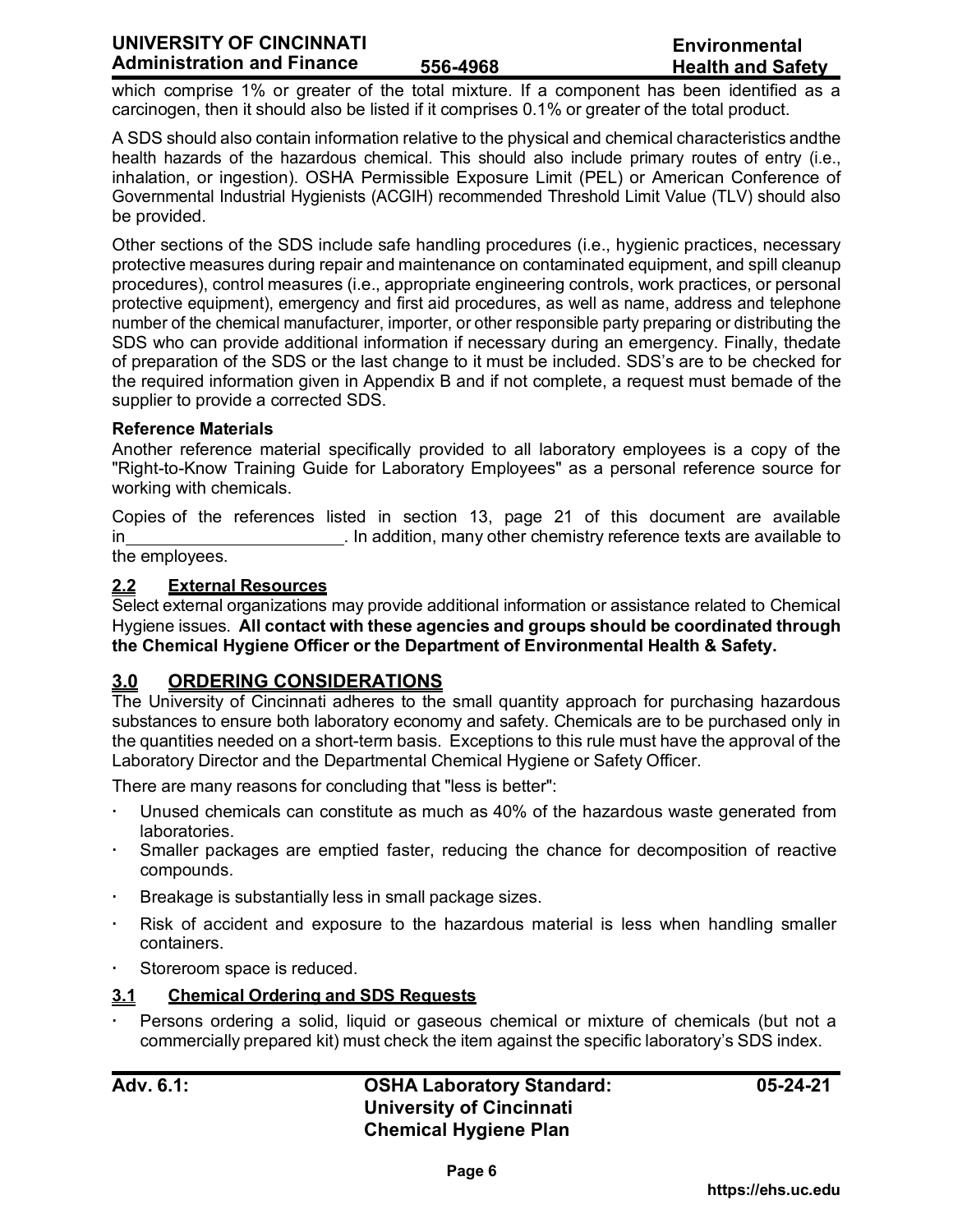If an SDS sheet is not available in the lab, i.e., the chemical has not been used before, the purchase requisition must state "SDS needed" for each chemical that requires one.

**Note**: Each lab must have a SDS sheet from every supplier from whom any chemical is ordered. If sodium chloride is ordered from both JT Baker and Fisher Chemical the laboratory must have SDS from both suppliers.

- Orders requiring a SDS sheet from the supplier (whether manufacturer or distributor) will be coordinated by the laboratory supervisor and the Department of Environmental Health & Safety.
- SDS will be requested from the supplier when an order is placed by Purchasing. The SDS should arrive with the chemical or be faxed according to our specifications. A copy of **new** SDS's are sent by the Department of Environmental Health & Safety to the ordering department, where it will be filed alphabetically in the SDS binder of the ordering laboratory.
- The Department of Environmental Health & Safety will record the receipt of new SDS's.
- Each laboratory will annually conduct a physical chemical inventory to compare SDS forms and chemicals on hand, and forward it to the Departmental Safety Committee and to the Department of Environmental Health & Safety.

# **3.2 Labeling System**

Most bulk chemical materials (of 1 lb. or >) received from chemical manufacturers are prelabeled with hazard warnings from the National Fire Prevention Association document 704M published code showing hazardous materials (the NFPA diamond) including: blue - health ratings, red - flammability ratings, yellow - reactivity ratings and white - special information. In addition, a similarly colored vertical label described as Hazardous Materials Identification System (HMIS) can be used. Some suppliers provide storage ratings by color of the label. All red labeled materials are stored together, all yellow-labeled materials are stored together and so on. All materials not labeled with NFPA ratings are to be labeled with a consistent system by the assigned individual in the laboratory.

Labeling requirements include the following:

- Do not remove or deface manufacturer's labels.
- Labels must contain the identity of the chemical and appropriate hazard warnings, which usually include health, flammability and reactivity information. The NFPA or HMIS system is to be used as the standard labeling system. This is a simple system of ratings between 0 and 4 in several categories. It is designed so a rating of 0 is of no hazard and a rating of 4 is extremely hazardous. CAS and graphic hazard warning information are usually supplied on the labels of chemicals purchased through commercial sources.

# **Hazard Ranking Description (NFPA/HMIS)**

#### **Health (BLUE)**

- 0 Minimal Hazard no significant risk to health.
- 1 Slight Hazard irritation or minor reversible injury possible.
- 2 Moderate Hazard temporary or minor injury may occur.
- 3 Serious Hazard major injury likely unless prompt action is taken and medical treatment is given.
- 4 Severe Hazard life threatening major or permanent damage may result from single or repeated exposures.

# **Flammability (RED)**

- 0 Minimal Hazard materials, which are normally, stable and will not burn unless heated.
- 1 Slight Hazard materials that must be preheated before ignition will occur.

# **Adv. 6.1: OSHA Laboratory Standard: University of Cincinnati Chemical Hygiene Plan**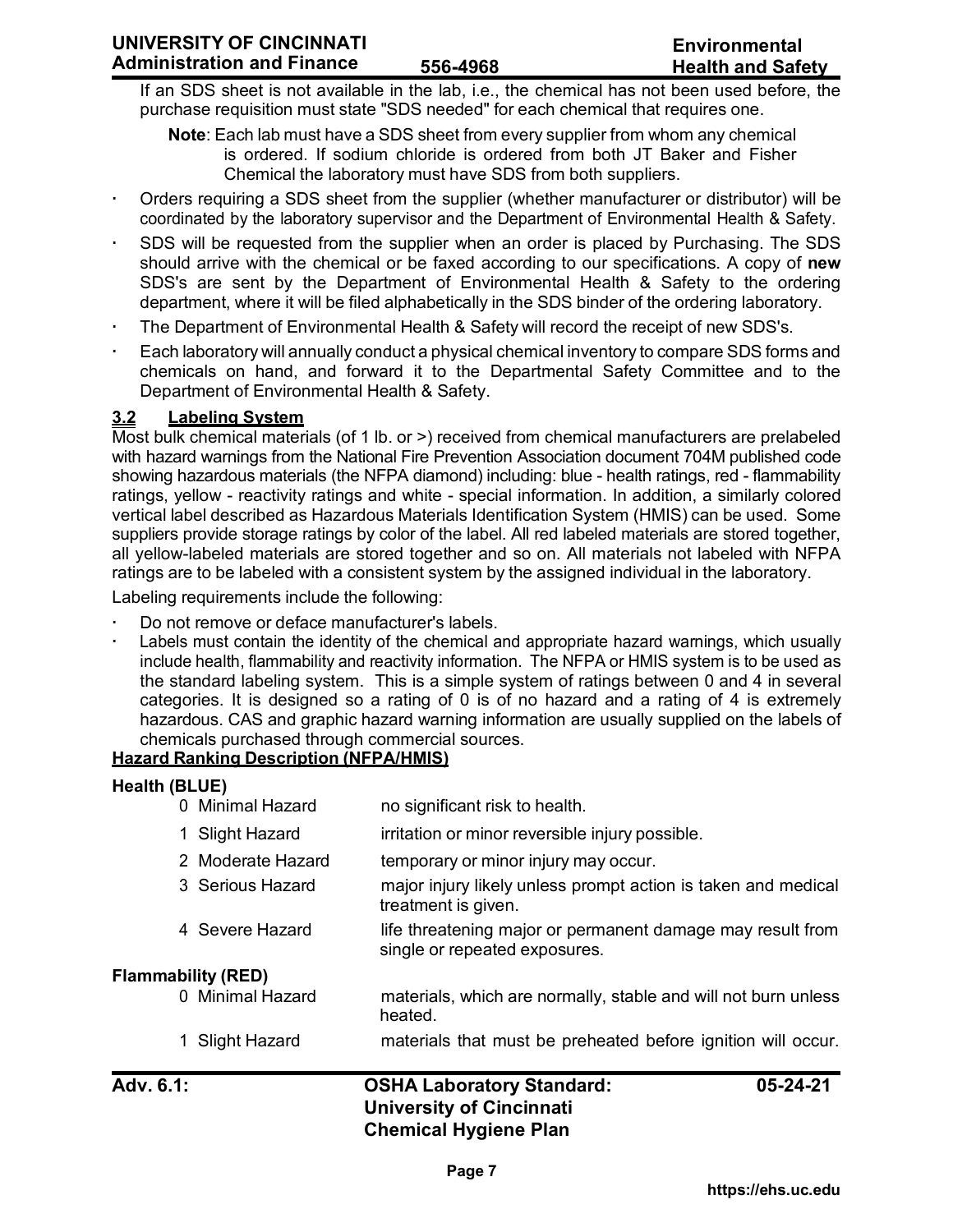| UNIVERSITY OF CINCINNATI<br><b>Administration and Finance</b> | 556-4968                                                                                                                                                                                                                                                                | <b>Environmental</b><br><b>Health and Safety</b> |
|---------------------------------------------------------------|-------------------------------------------------------------------------------------------------------------------------------------------------------------------------------------------------------------------------------------------------------------------------|--------------------------------------------------|
|                                                               | Flammable liquids in this category will have flash points (the<br>lowest temperature at which ignition will occur) at or above 200<br>F (NFPA Class 111B).                                                                                                              |                                                  |
| 2 Moderate Hazard                                             | material, which must be moderately heated before ignition, will<br>occur, including flammable liquids with flash points at or above<br>100 F and below 200 F (NFPA Class 11 & Class 111A).                                                                              |                                                  |
| 3 Serious Hazard                                              | materials capable of ignition under almost all normal<br>temperature conditions, including flammable liquids with flash<br>points below 73 F and boiling points above 100 F as well as<br>liquids with flash points between 73 F and 100 F (NFPA<br>Classes IB and IC). |                                                  |
| 4 Severe Hazard                                               | very flammable gases or very volatile flammable liquids with<br>flash points below 73 F and boiling points below 100 F (NFPA)<br>Class IA).                                                                                                                             |                                                  |
| <b>Reactivity (YELLOW)</b>                                    |                                                                                                                                                                                                                                                                         |                                                  |
| 0 Minimal Hazard                                              | materials, which are normally stable, even under fire conditions,<br>and which will not react with water.                                                                                                                                                               |                                                  |
| 1 Slight Hazard                                               | materials, which are normally stable, but can become unstable<br>at high temperatures and pressures. These materials may<br>react with water, but will not release energy violently.                                                                                    |                                                  |
| 2 Moderate Hazard                                             | materials which in themselves are normally unstable and will<br>readily undergo violent chemical change, but will not detonate.<br>These materials may also react violently with water.                                                                                 |                                                  |
| 3 Serious Hazard                                              | materials, which are capable of detonation or explosive reaction,<br>but require a strong initiating source, or must be heated under<br>confinement before initiation, or materials which react<br>explosively with water.                                              |                                                  |
| 4 Severe Hazard                                               | these materials are readily capable of detonation or explosive<br>decomposition at normal temperatures and pressures.                                                                                                                                                   |                                                  |

# **4.0 GENERAL PRINCIPLES TO REDUCE EXPOSURE TO CHEMICALS**

- **(Ref 2, 4 & 7)** page 21
- It is prudent to minimize all chemical exposures. Because few laboratory chemicals can be used without any hazard, general precautions for handling all laboratory chemicals should be adopted, rather than specific guidelines for particular chemicals. Skin contact with chemicals should be avoided as a primary rule.
- Avoid underestimation of risk. Even for substances of no known significant hazard, exposure should be minimized. For work with substances which present special hazards, special precautions should be taken. One should assume that any mixture will be more toxic than its most toxic component and that all substances of unknown toxicity are toxic.
- Provide adequate ventilation. The best way to prevent exposure to airborne substances is to prevent their escape into the working atmosphere by use of fume hoods and other ventilation devices.
- Institute a Chemical Hygiene Program. The chemical hygiene program designed to minimize exposures is mandatory; it is a regular, continuing effort, not merely a standby or short-term activity.

**Adv. 6.1: OSHA Laboratory Standard: University of Cincinnati Chemical Hygiene Plan**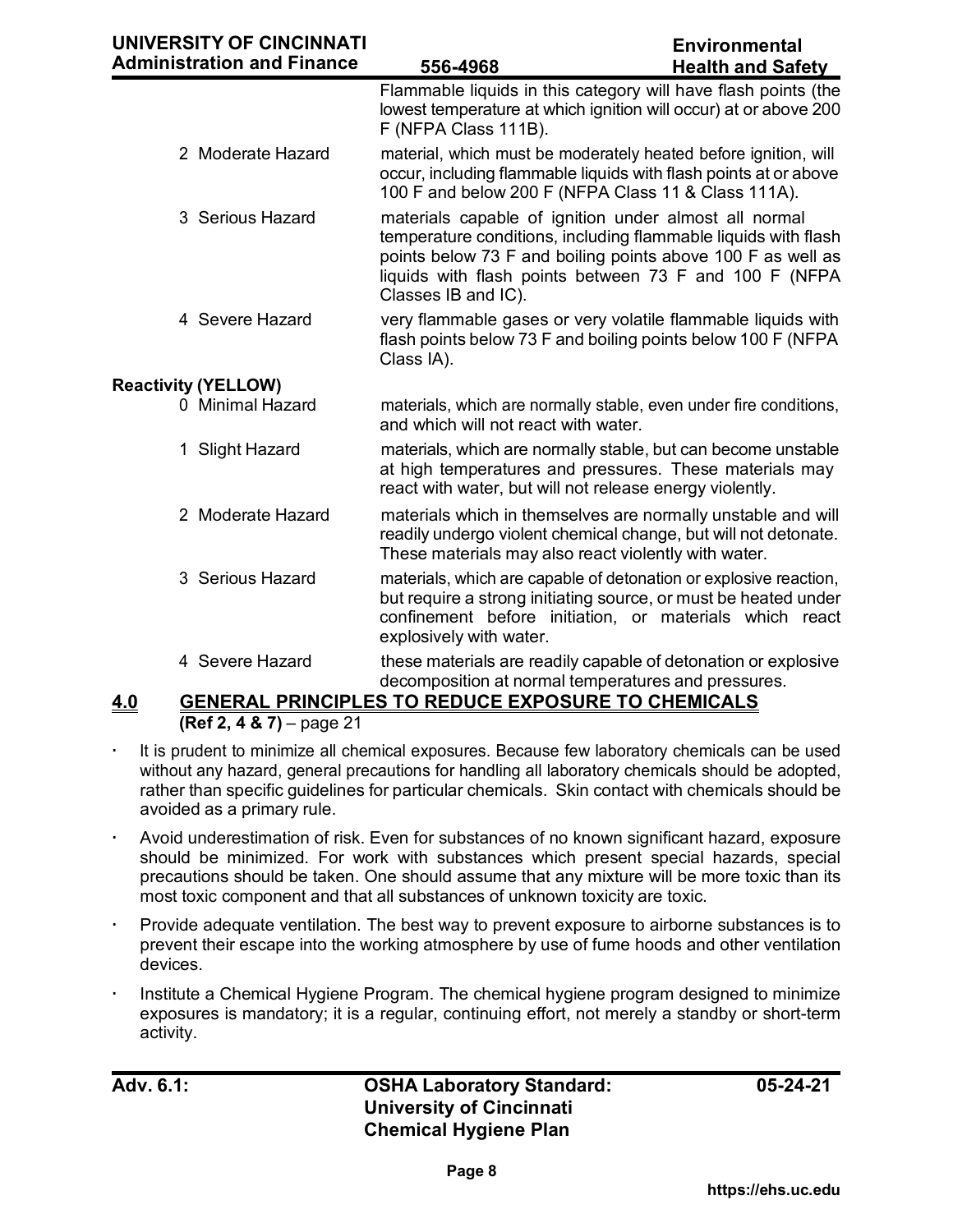# **UNIVERSITY OF CINCINNATI Administration and Finance**

 Observe the PELs, TLVs. The Permissible Exposure Limits of OSHA and the Threshold Limit Values of the American Conference of Governmental Industrial Hygienists should not be exceeded.

# **4.1 Rules for Safe handling and Use of Chemicals (Ref 2, 4, 7)**

- Do not smell or taste chemicals. Apparatus that can discharge toxic chemicals (vacuum pumps, distillation columns, etc.) should be vented into local exhaust devices.
- Inspect gloves and test glove boxes before use.
- Do not allow release of toxic substances in cold rooms or warm rooms, since these have contained recirculated atmospheres.
- Use only those chemicals for which the quality of the available ventilation system is appropriate.
- Do not eat, drink, smoke, chew gum, or apply cosmetics or lip balm in areas where laboratory chemicals are present. Wash hands before conducting these activities.
- Do not store, handle, or consume food or beverages in laboratory areas, storage areas, refrigerators, or use glassware, or utensils that are also used for laboratory operations.
- Handle and store laboratory glassware with care to avoid damage; do not use damaged glassware. Use extra care with Dewar flasks and other evacuated glass apparatus; shield or wrap them to contain chemicals and fragments should implosion occur. Use equipment only for its designed purpose.
- Wash areas of exposed skin thoroughly before leaving the laboratory.
- Avoid practical jokes or other behavior that might confuse, startle, or distract another worker.
- Do not use mouth suction for pipetting or starting a siphon.
- Confine long hair and loose clothing.
- Wear shoes at all times in the laboratory. Do not wear sandals, perforated shoes, sneakers, or any shoes made of canvas, or other fabrics.
- Keep the work area clean and uncluttered, with chemicals and equipment properly labeled and stored; clean up the work area on completion of an operation or at the end of each day.
- Ensure that appropriate eye protection, i.e., laboratory goggles, eyeglasses, where necessary, are worn by all persons, in areas where chemicals are handled. Note that contact lenses are not deemed eye protective devices, and their use should be avoided, when possible, in areas where there is a heavy use of chemicals.
- Wear appropriate gloves, i.e., made of material which is selectively protective against the specific chemicals being handled, when the potential for contact with toxic materials exists; inspect the gloves before each use, wash them before removal, and replace them periodically.
- Development of a respirator program is necessary when air contaminant concentrations are not sufficiently restricted by engineering controls. Elements of the program include (1) occupational medical surveillance (exam), (2) selecting the degree of protection required and the choice of respirator type, (3) fit test and (4) proper maintenance and hygiene of the respirator.
- Use any other protective and emergency apparel and equipment as appropriate (i.e. boots, aprons).
- Disposable lab coats are recommended to prevent chemical contaminants from affecting those who launder cloth lab coats.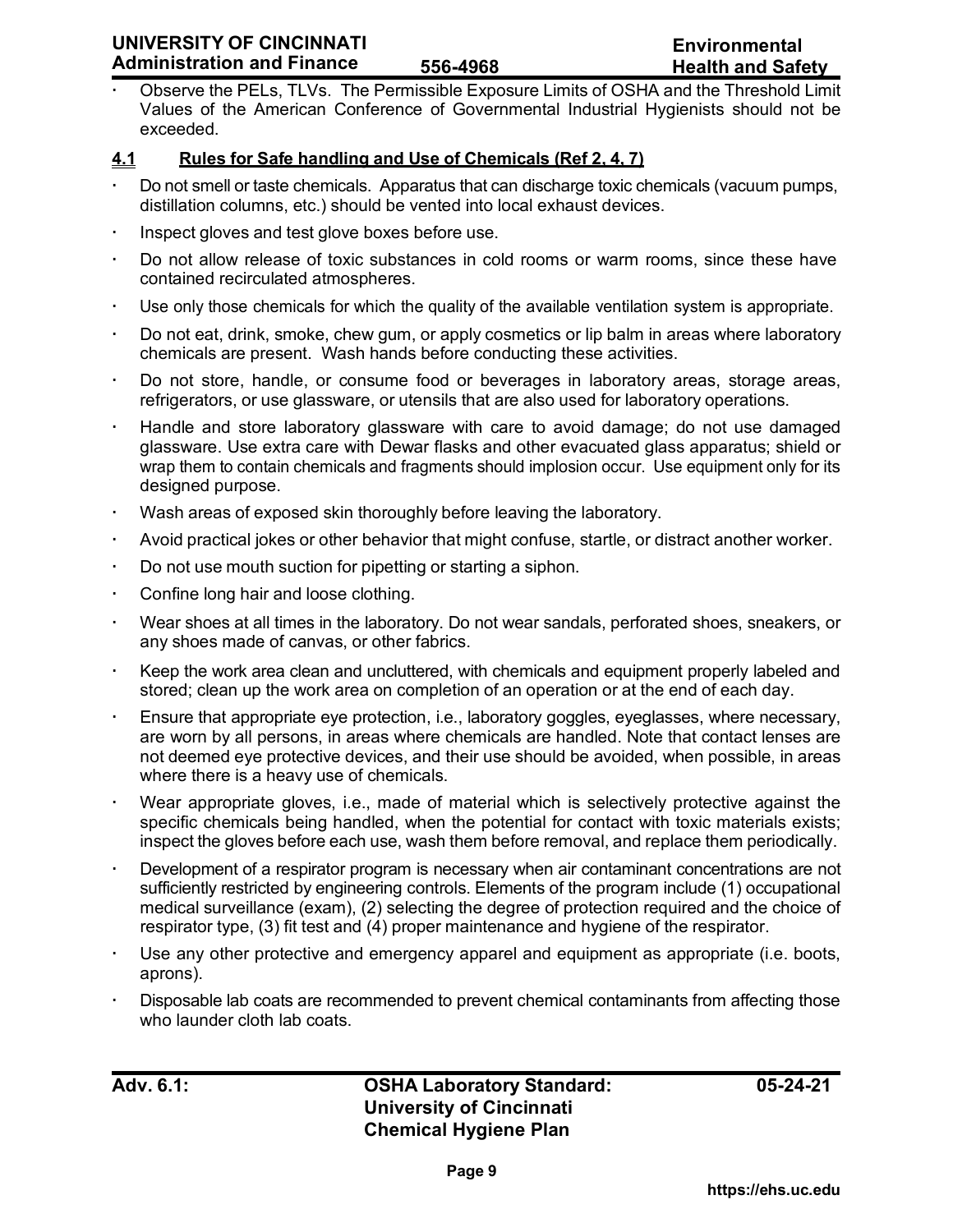- Seek information and advice about hazards, plan appropriate protective procedures, and plan positioning of equipment before beginning any new operation.
- Leave lights on, place an appropriate sign on the door, and provide for containment of toxic substances in the event of failure of a utility service (such as cooling water) in an unattended operation.
- Use a fume hood selected for operations that might result in release of toxic chemical vapors or dust.

As a rule of thumb, use a fume hood or other local ventilation device when working with any appreciably volatile substance with a TLV of less than 50 ppm.

Confirm adequate fume hood performance before use (80-120 fpm face velocity); keep hood closed at all times except when adjustments within the hood are being made. Keep materials stored in fume hoods to a minimum, and do not allow materials to block vents or airflow.

Leave the fume hood "on" when it is not in active use if toxic substances are stored in it, or if it is uncertain whether adequate general laboratory ventilation will be maintained when it is "off."

Be aware of unsafe conditions and see that they are corrected when detected.

#### **4.2 Special Handling Procedures for Highly Toxic or Carcinogenic Materials, Allergens, and Reproductive Hazards**

- Allergens (examples: diazomethane, isocyanates, and bichromates): wear suitable gloves to prevent hand contact with allergens or substances of unknown allergenic activity.
- Reproductive Hazards (examples: organomercurials, lead compounds, formamide): all employees should handle these substances only in a hood whose satisfactory performance has been confirmed, using appropriate protective apparel (especially gloves) to prevent skin contact.
- Review each use of these materials with the research supervisor and review continuing uses annually or whenever a procedural change is made.
- Store these substances, properly labeled, in an adequately ventilated area in an unbreakable secondary container.
- Notify supervisors of all incidents of exposure or spills; consult a qualified physician when appropriate.

#### **Moderate Chronic or High Acute Toxicity Hazards**

(examples: diisopropylfluorophosphate, hydrofluoric acid, and hydrogen cyanide)

- Minimize exposure to these toxic substances by any route using all reasonable precautions.
- Use these precautions for substances with moderate chronic or high acute toxicity used in significant quantities. (Hazard level 2 or greater).
- Use and store these substances only in areas of restricted access with special warning signs.

Always use a fume hood (previously evaluated to confirm adequate performance with a face velocity of 80-120 linear feet per minute) or other containment device for procedures which may result in the generation of aerosols or vapors containing the substance. Trap released vapors to prevent their discharge with the hood exhaust.

 Use personal protection: Always avoid skin contact by use of gloves and long sleeves (and other protective apparel as appropriate). Always wash hands and arms immediately after working with these materials.

#### **4.3 Personal Protective Equipment (PPE) and Clothing Selection, Proper Use and**

**Adv. 6.1: OSHA Laboratory Standard: University of Cincinnati Chemical Hygiene Plan**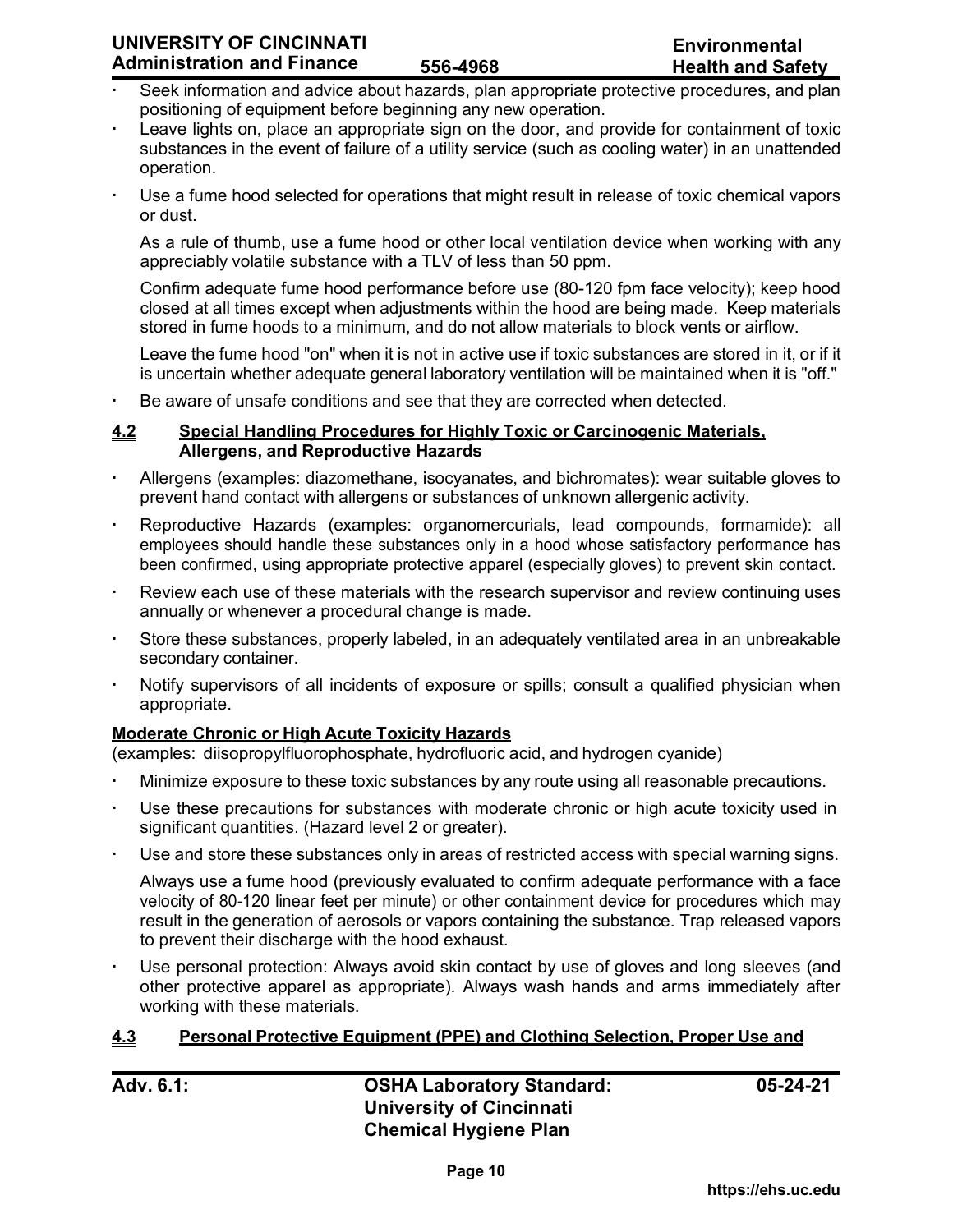#### **Limitations**

(Note: Assistance with matters pertaining to proper selection of protective equipment may be obtained through the Department of Environmental Health & Safety, 556-4968)

#### **Equipment:**

All **biohazard hoods** (biological safety cabinets or biosafety cabinets) are to be inspected annually by a qualified outside vendor, with chemical fume hoods being inspected annually by Facilities Management. Any hood not passing inspection is taken out of service immediately and not used until the hood has passed inspection. It is the responsibility of the employer to purchase the parts and to repair the unit in a timely fashion so as not to endanger the health and well-being of an employee or place the facility at risk. In addition, it is the responsibility of the laboratory department to initiate routine maintenance, such as evaluating and replacing filters.

**Emergency eyewash fountains** shall be activated monthly by the individual laboratory to flush the line and verify proper operation. Records (tags, etc.) are maintained in each laboratory.

**Safety showers** shall be activated monthly by Facilities Management to flush the line and verify proper operation. Records (tag, etc.) must be maintained in each laboratory.

**Fire extinguishers** are inspected monthly by Facilities Management.

### **Clothing:**

Employees are required to wear gloves when the employee has the potential for direct skin contact with blood, hazardous chemicals, and infectious materials. Masks, eye protection, gloves or chin-length face shields are worn to prevent splashes or sprays of blood, infectious materials, or hazardous chemicals if there is a potential for hand, eye, nose, or mouth contamination. This equipment is located in each respective laboratory.

Lab coats are to be worn only in the laboratory area and are to be closed to protect the employee's clothing.

In areas where chemical splashes are potentially great, an impervious apron (generally rubber) appropriate for the task is worn.

All personal protective equipment is removed immediately upon leaving the work area (or as soon as possible) and placed in an appropriate "clean storage area" or laundry hamper if soiled. Lab coats may be laundered on site.

Where the use of respirators is necessary to maintain exposure below permissible exposure limits, the employer provides, at no cost to the employee, the proper respiratory equipment. The respirators are selected and used in accordance with the requirement of 29 CFR 1910.134 (see Advisory 11.1 or [www.osha.gov/comp-links.html\).](http://www.osha.gov/comp-links.html)

#### **5.0 HOOD SAFETY**

Instructions for Proper Use (Ref 2, 4 & 7)

- Prior to fume hood usage, become familiar with the locations of the nearest exit, emergency shower, eye-wash station and fire extinguisher, and be sure that the pathways to these locations are unobstructed.
- Wear personal protective equipment, e.g., goggles, gloves and lab coats. No hood can prevent all skin absorption. Fume hoods are by no means a replacement for protective wear and good laboratory practices.
- Keep experimental apparatus, and sources of contaminants within the hood, at a distance of at least six inches behind the sash opening to avoid disruption of airflow.

**Adv. 6.1: OSHA Laboratory Standard: University of Cincinnati Chemical Hygiene Plan**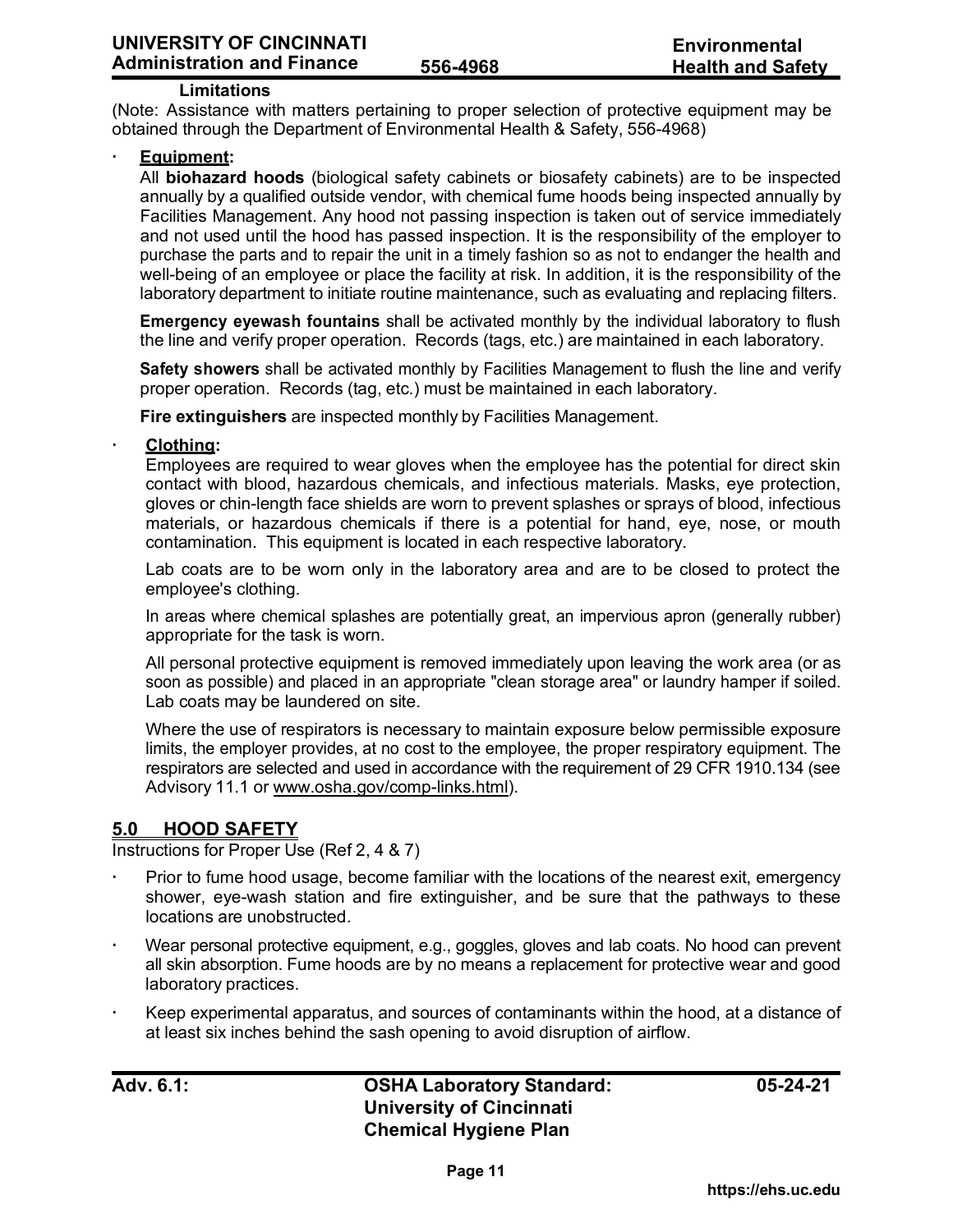- Avoid cross drafts at the face of the hood, as these will disturb the direction of airflow. Even someone moving quickly across in front of the hood will create sufficient current to cause turbulent activity, which might bring the airborne contaminants into your breathing zone.
- Keep the hood uncluttered; the more cluttered a hood, the more airflow is disturbed. Try not to store chemicals in the hood, aside from small working quantities. Storage of materials/equipment in the hood should be kept to a minimum. Elevate equipment a few inches if possible to allow airflow across the work surface. No peroxide-forming compounds, i.e., ether, may be stored in a hood unless the hood is explosion-proof.
- Where open flame is used, storage of flammable liquids in the hood should be avoided. Flammable liquids should be stored in a safety cabinet or safety room when not in immediate use.
- The vertical sliding sash is used to serve as a physical barrier in the event of chemical splashes or explosions within the hood. For this reason, the sash should be kept below eye level where a minimum face velocity (80-fpm) is achieved. A range of 80-120 fpm face velocity is desired with the higher velocity used with noxious materials or where the possibility of traffic past the hood would disturb the airflow.
- Keep your head outside the face of the hood; keep sash closed when the hood is not attended.
- The work surface of the hood should be thoroughly cleaned after completion of all experiments and immediately following any chemical spills.
- Remain alert to changes in airflow and report hood failure to Work Control (558-2500 or 556- 6404).
- Report all emergencies to the Department of Environmental Health & Safety (556-4968).

# **6.0 STORAGE, GENERAL CONSIDERATIONS**

- Every chemical in the lab should have a definite storage place and should be returned to that location after use.
	- Only store small, sealed amounts of chemicals on bench tops.
	- Do not store chemicals in hoods unless they give off toxic or noxious vapors. Storage may interfere with the airflow in the hood.
	- Attention must be given to shelf lives of chemicals to prevent degradation to unstable or explosive states.
- Do not store food in the refrigerators in which chemicals are stored.
- The chemicals stored in the labs shall be inventoried annually. All unnecessary items, designated as waste, shall be listed with name, manufacturer, and amount remaining (see Appendix A: Waste Label). The Department of Environmental Health & Safety (556-4968) should be contacted for disposal procedures.
- Quantities of flammable liquids greater than one liter should be stored in metal or other break resistant containers. Larger quantities should be stored in flammable storage cabinets with self-closing doors or flammable storage rooms.
- When refrigerated storage of volatile chemicals that may produce flammable or explosive vapors is necessary, an approved "explosion proof" refrigerator must be utilized.
- Cylinders of compressed gases should be strapped or chained to a bench or wall and capped

**Adv. 6.1: OSHA Laboratory Standard: University of Cincinnati Chemical Hygiene Plan**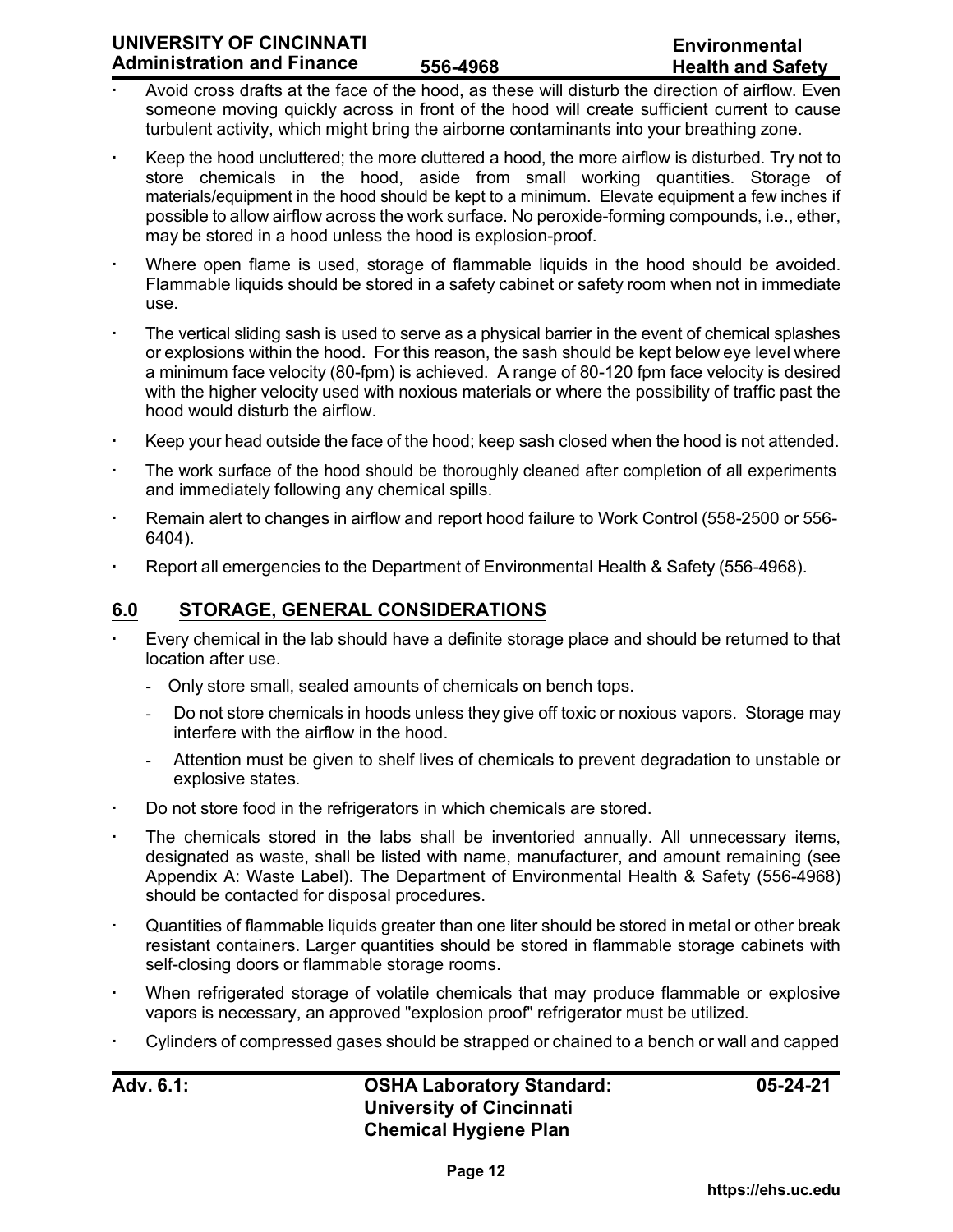when not in use. Routinely check valves and casings for corrosion and possible malfunctions. Leaking cylinders should be immediately brought to the attention of the area supervisor, and if the leak is serious in nature, Work Control should be contacted (558-2500 or 556-6404) as well as 911.

## **6.1 Specific Storage Guidelines for Hazardous Materials**

Refer to select incompatible chemical lists before storing different chemicals. Many chemicals can be safely stored together, but others generally should not. The general groupings **NOT TO BE MIXED** are as follows:

> Acids Flammables Bases Oxidizers Cyanides Organic Acids

Heavy Metals **Organic Bases** 

Many chemicals if mixed will potentially create heat or other dangerous reactions. Examples of chemical classes include:

- Carcinogens or suspect carcinogens must be stored in a secure area and clearly marked **"CARCINOGEN"** or **"SUSPECT CARCINOGEN".**
- Highly toxic chemicals must be stored in sealed jars clearly marked as **"HIGHLY TOXIC-POISON"** and stored in a clearly marked and separate area from other reagents in laboratory or cold room.
- Acids:

Store large bottles on low shelves or in acid cabinets. Segregate acids from active metals such a sodium, potassium, or magnesium.

Segregate oxidizing acids from organic acids, flammable and combustible materials.

Segregate acids from chemicals that could generate toxic or flammable gases upon contact, such as sodium cyanide, iron sulfide, and calcium carbide.

Bases:

Segregate bases from acids and other reactive compounds.

Flammables:

Store in approved safety cans or cabinets. Segregate from oxidizing acids and oxidizers. Keep away from any source of ignition: heat, sparks, or open flames.

Oxidizers:

Store in a cool, dry place. Keep away from combustible and flammable materials. Keep away from reducing agents such as zinc, alkaline metals, and formic acid.

- Water Reactive Chemicals: These are generally reactive metals, not often used by general laboratories. Store in a cool, dry place away from any water source. Have a Class D fire extinguisher available in case of fire.
- Pyrophoric Substances: Materials that will react with air to ignite when exposed, e.g., white phosphorus. Store in a cool, dry place-making provisions for an airtight seal.
- Peroxidizable Chemicals:
	- (e.g., ethyl ether, tetrahydrofuran)

Store in airtight containers with receiving, opening, and disposal dates. Some materials come with metal mesh braid in the chemical to reduce this peroxide formation hazard. If kept for more than three months after opening, the chemical should be tested for peroxide formation.

# **Adv. 6.1: OSHA Laboratory Standard: University of Cincinnati Chemical Hygiene Plan**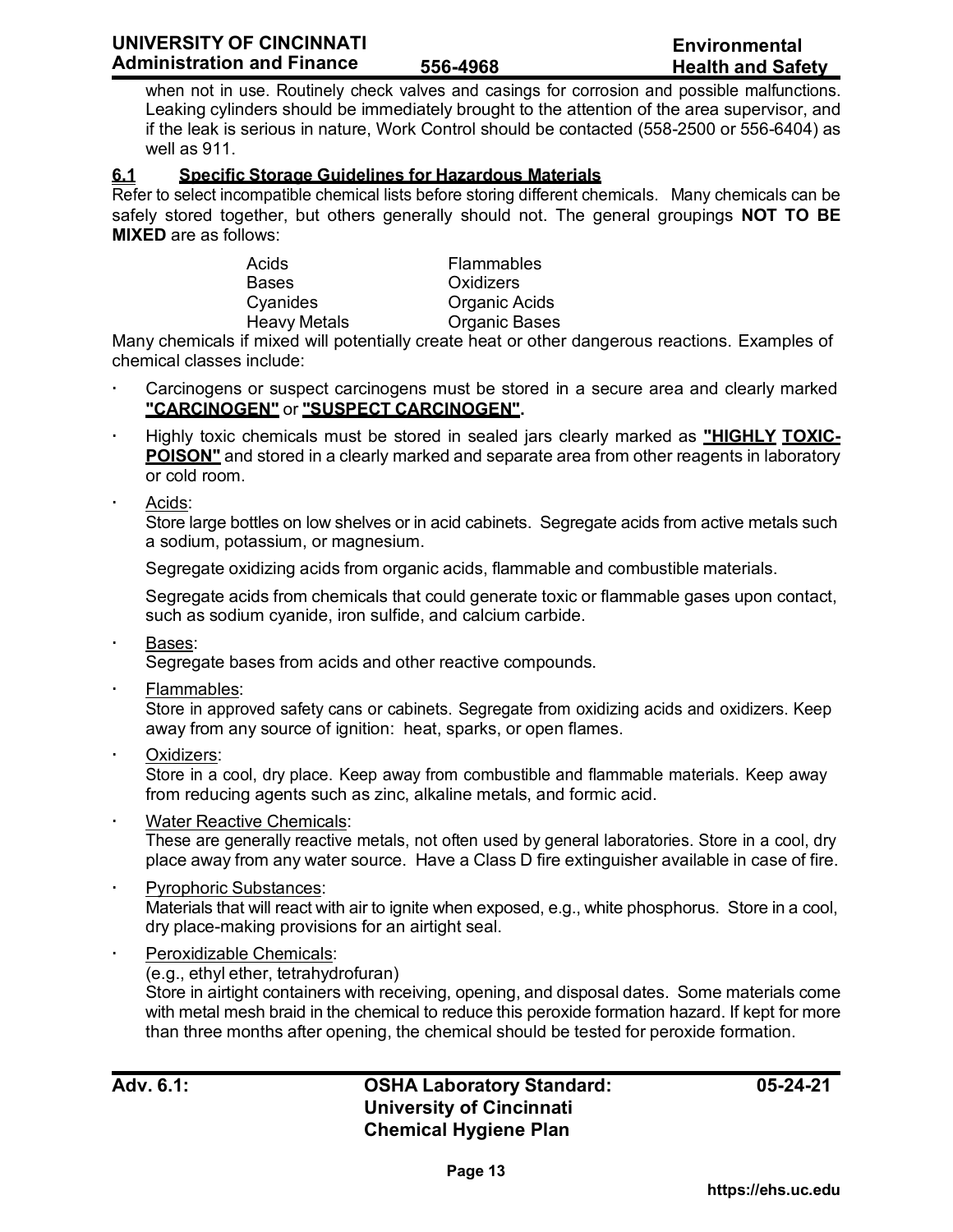## **7.0 SPILLS AND ACCIDENTS**

### **Note: For spills of serious acute nature contact the Department of Environmental Health & Safety (556-4968) and Emergency Dispatch (911).**

Liquid spills should be GENERALLY handled as follows using the **C.L.E.A.N.** plan:

**C**ontain the spill, if possible. **L**eave the area, if necessary. **E**mergency procedures: utilize available eye wash stations and/or safety shower, and seek medical care. **A**ccess SDS, for information. **N**otify a supervisor.

More specific recommendations:

 Look up Safety Data Sheet (SDS) located in the laboratory or in the Department of Environmental Health & Safety and follow instructions accordingly. SDS are also located in the Cincinnati Fire Department. SDS are also available at:

#### [http://www.enviro-net.com/technical/msds/](http://www.enviro-net.com/) or [www.ilpi.com/msds/index.chmtl](http://www.ilpi.com/msds/index.hmtl)

- Confine or contain the spill to a small area. Do not let it spread.
- For small quantities of inorganic acids or bases, use a neutralizing agent, e.g., sodium carbonate and sodium bisulfide or an absorbent mixture, e.g., soda ash or diatomaceous earth. For small quantities of other materials, absorb the spill with non-reactive material, e.g., vermiculite, dry sand, or absorbent "pillows".
- For larger amounts of inorganic acids and bases, neutralize the spill, then flush with large amounts of water.
- Mop up spill, wringing out the mop in a sink or a pail equipped with rollers.
- Carefully pick up and clean any cartons or bottles that have been splashed or immersed.
- Vacuum the area with a vacuum cleaner approved for the material involved.
- Dispose of all residues according to safe disposal procedures with the help of the Department of Environmental Health & Safety.

#### **8.0 DISPOSAL OF HAZARDOUS AND NON-HAZARDOUS CHEMICALS (Note: Refer to Environmental Health & Safety Manual Advisories 7.0 - 7.5 Series)**

 Drain Disposal (Guidelines - NFPA #2 or less) Note that chemicals classified as RCRA wastes, as defined in 40CFR261, should not be drain-disposed, but instead collected for proper disposal.

Only water-soluble substances should be disposed of in a lab sink.

- A compound is considered water-soluble if it dissolves to the extent of at least 3%, judged by whether 0.2 ml or 0.1 g dissolves in 3 ml of water in a test tube.
- The quantities disposed of to the drain must be limited generally to not more than a few hundred grams or milliliters at one time and should be flushed with at least 100 volumes of excess water.

Strong acids and bases should be neutralized to between pH 6-8 and diluted prior to sink

# **Adv. 6.1: OSHA Laboratory Standard: University of Cincinnati Chemical Hygiene Plan**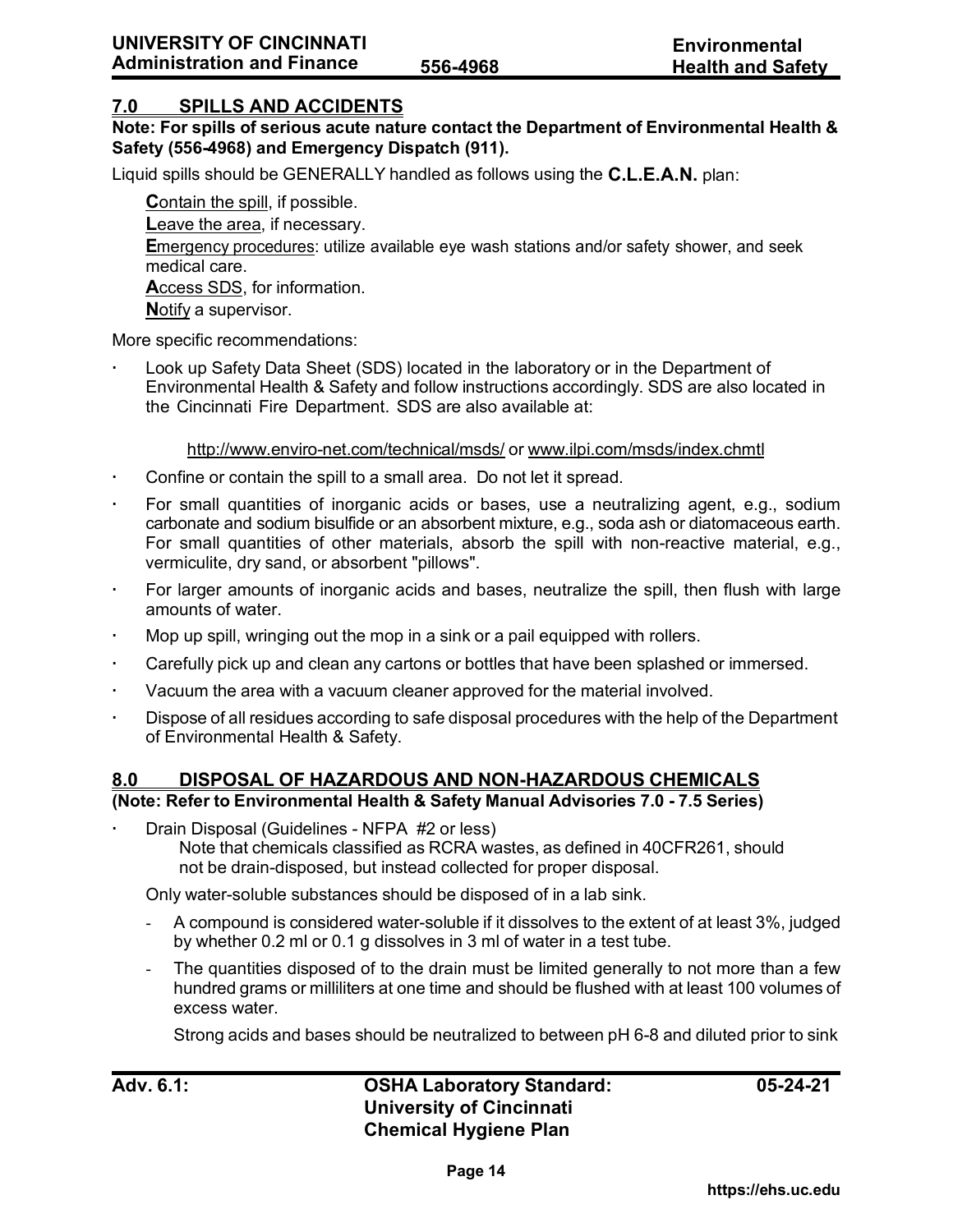disposal. If dilution after neutralization is not possible then the concentrated neutralized mixture may be flushed with excess water at rates not exceeding 50 ml/minute.

- Non-Drain Disposal (Guidelines NFPA #3 & #4) The following are NOT drain disposable (refer to Contractor Disposal Procedures described in section C.)
	- Substances with boiling points less than 50°C generally should not be poured down the drain, regardless of solubility, because excess vapor concentrations may result in fire or explosion in the sewer system.
	- Mixtures and non-soluble compounds should not be put down the drain because they may cause blockage or excess vapor concentrations that may result in fire or explosion in the sewer system.
	- Acutely toxic or malodorous substances should not be put down the drain.
	- Hydrocarbons, halogenated hydrocarbons, and nitro compounds containing more than five carbon atoms.
	- Explosive organic chemicals such as azides and peroxides.
	- Water soluble polymers that could form intractable gels in the sewer system.
	- Organic chemicals that are highly toxic in concentrations greater than unavoidable traces.
- Contractor Disposal Procedures

Hazardous chemical waste, which cannot be disposed by any of the above options, will be disposed of by a commercial contractor as coordinated by Environmental Health & Safety. These materials will be collected and disposed on a periodic basis providing the following guidelines are met:

Segregate waste. Do not create mixtures with following exceptions:

Organic Solvents not containing halogens may be combined with each other. It is often possible to dispose of these materials by incineration. Organic solvents containing halogens may be combined with each other.

- All individual containers of hazardous waste must be clearly identified and labeled using the on-line label found at: [\(http://ehs2.uc.edu/chemical/\).](http://ehs2.uc.edu/chemical/)) List only generic chemical names (product names are useless for disposal purposes).
- Ensure that proper containers are used for the hazards inherent to each chemical waste. Repackage all materials which, are cracked, leaking, corroded, or poorly sealed in a secure secondary container.
- Disposal of Non-hazardous Waste Chemicals
	- If a solid chemical waste is not considered hazardous by the above definition, it may be disposed in the regular trash in SECURE containers. If unsure, call Environmental Health & Safety (556-4968).

# **9.0 MEDICAL PROGRAM**

# **9.1 First Aid**

- First Aid kits are to be available in each laboratory.
- **Accidents**

# **Adv. 6.1: OSHA Laboratory Standard: University of Cincinnati Chemical Hygiene Plan**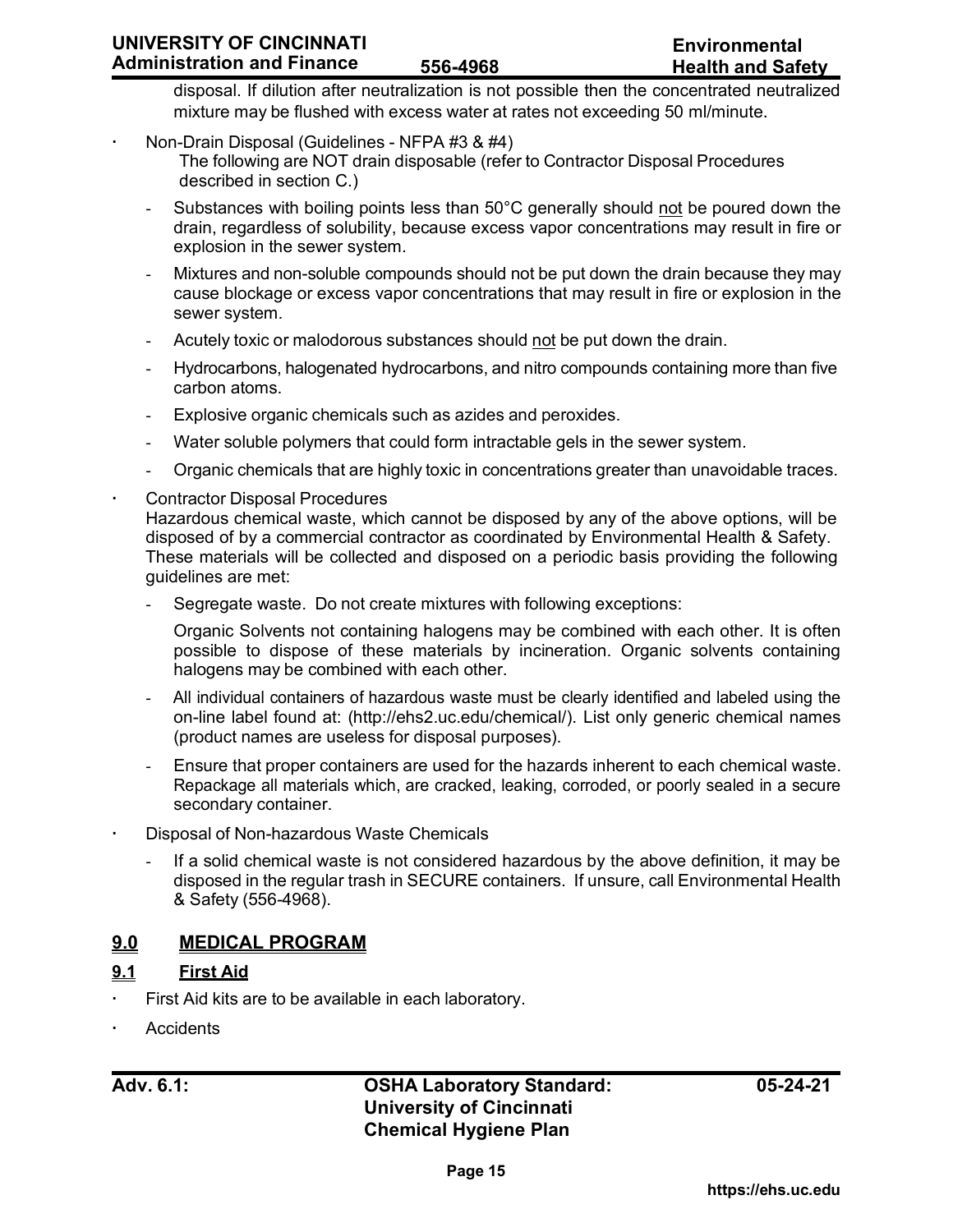| UNIVERSITY OF CINCINNATI          |          | Environmental            |
|-----------------------------------|----------|--------------------------|
| <b>Administration and Finance</b> | 556-4968 | <b>Health and Safety</b> |

- **Eye contact**: promptly flush eyes with water for a prolonged period (15 minutes) and seek medical attention immediately. (Emergency Dept - 558-4571)
- **Ingestion**: encourage the victim to drink large amounts of water. Seek medical attention immediately as noted above.
- **Skin contact:** promptly flush the affected area with water and remove any contaminated clothing; use a safety shower when contact is extensive.

**Concentrated Acids or Bases**: Remove clothing immediately and get into safety shower/sink with excess flowing water. Seek medical attention immediately.

- Identify the chemical.
- Refer to the SDS sheet and follow any additional instructions.
- Call Poison Information, if necessary. 558-5111
- Escort the exposed person to the University Hospital Emergency Room.
- If a spill or incident represents a hazard to other building occupants, notify Environmental Health & Safety (556-4968) and 911.
- All incidents or near misses are to be reported to the area supervisor immediately, and Environmental Health & Safety. Accident reporting form is available at:

# **9.2 Medical Consultation**

All employees needing non-emergency medical attention should use UC Health: 3200 Burnet Avenue, South Entrance, 513-585-6600 7:30 a.m.-4:00 p.m., Monday through Friday. After 4:00 p.m., weekends, and holidays, report to the Emergency Department (558-5700).

The Director of UC Health will provide overall medical direction for the occupational health care of exposed employees covered under this chemical hygiene plan.

All medical examinations and consultations are performed by or under the direct supervision of a licensed physician without cost to the employee, without loss of pay, and at a reasonable time and place. A physician experienced in occupational medicine is used whenever possible.

- The employee is sent for medical evaluation:
	- Whenever signs and symptoms associated with a hazardous chemical develop.
	- When environmental monitoring reveals an exposure level routinely above the action level.
	- Whenever an event takes place in the work area such as a spill, leak, or explosion resulting in hazardous chemical exposure.
- The University workplace or laboratory supervisor provides the following information to the physician:
	- Identity of the hazardous chemical(s) to which the employee may have been exposed.
	- A description of the conditions under which the exposure occurred, including quantitative exposure data (if available).
	- A description of the signs and symptoms of exposure.
	- A copy of the SDS for the chemical(s) involved.
- The physician provides a written opinion that will not reveal a specific finding of diagnosis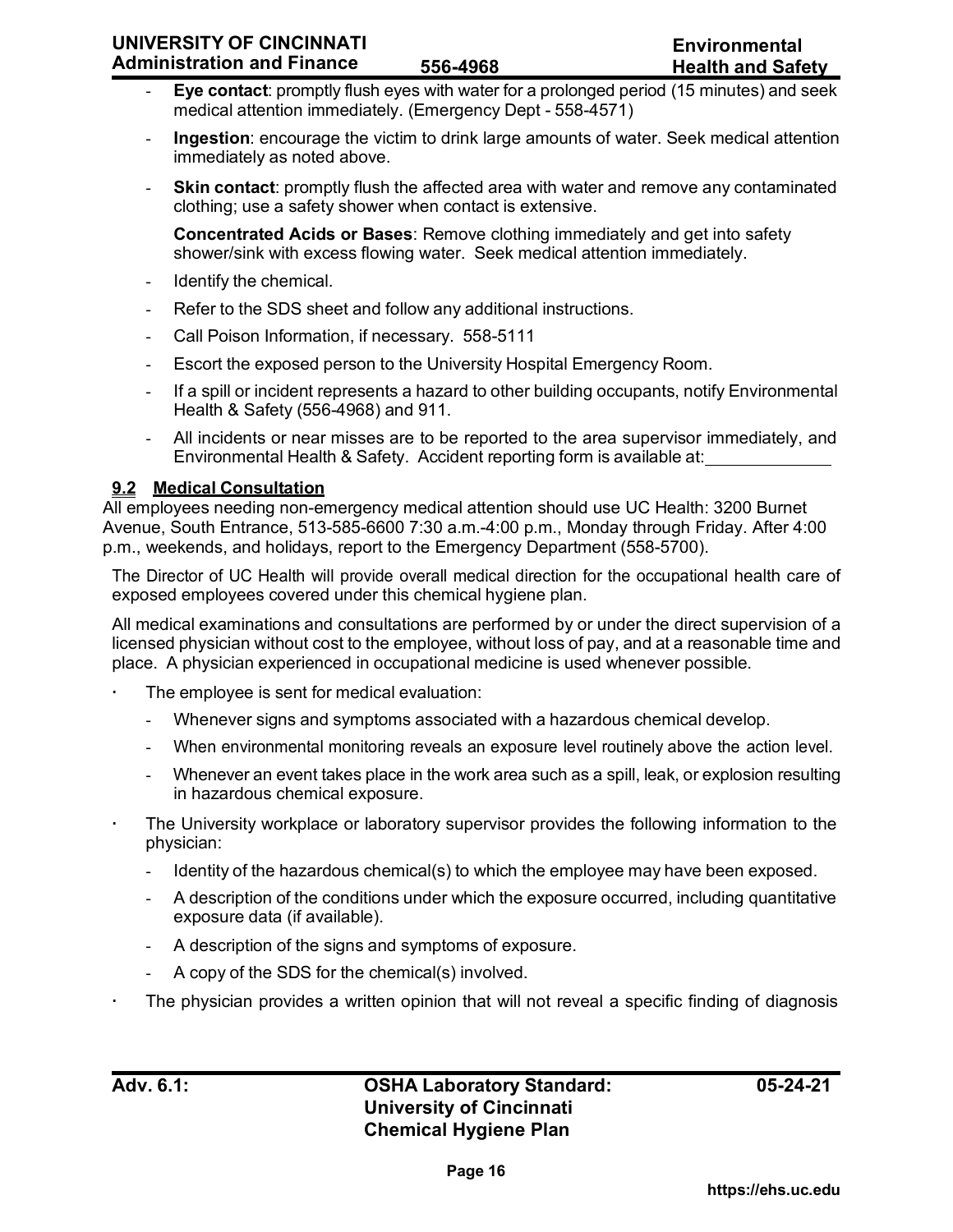unrelated to the exposure but will include:

- Any recommendations for further medical follow-up.
- Results of the medical examination and any associated tests.
- Any medical conditions that may be revealed in the course of the examination that may place the employee at increased risk as a result of exposure to a hazardous chemical found in the workplace.
- A statement by the physician that the employee has been informed of the consultation/examination results and any medical condition that may require further examination or treatment.

Employee medical records will be maintained at UC Health. Copies of the physician's written opinion will be provided for the employee's personnel file.

#### **10.0 EXPOSURE EVALUATIONS AND MONITORING**

#### Exposure Evaluations:

An exposure evaluation will be conducted for employees who, as a consequence of a laboratory operation, procedure or activity, reasonably suspect or believe they have sustained an overexposure to a toxic substance. The exposure evaluation shall be conducted by Environmental Health & Safety. It is the employee's responsibility to report the exposure incident immediately to their immediate supervisor for evaluation.

The employer shall also consider whether it is appropriate to provide an exposure evaluation in the case of a possible exposure in excess of an ACGIH TLV for a substance which has no associated OSHA PEL.

#### Environmental Monitoring:

Air monitoring for select chemicals will be provided as needed by the Department of Environmental Health & Safety (556-4968). Requests for routine scheduled monitoring of select chemicals (i.e. formaldehyde), as required by OSHA, should be initiated by the departmental laboratories.

#### **11.0 DEFINITIONS**

#### **Acute**

An adverse effect with symptoms of high severity coming quickly to a crises.

#### **C**

Ceiling value for exposure limits.

#### **Carcinogen**

A substance capable of causing cancer and is regulated by OSHA or is identified by IARC or NTP as a carcinogen or potential carcinogen.

#### **Chemical Agents**

A wide variety of materials (fluids) that have a high potential for body entry by various means. Some are more toxic than others and require special measures of control for safety and environmental reasons.

#### **Chronic**

An adverse effect with symptoms that develop slowly over a long period of time or that frequently recur.

#### **Combustible**

Able to catch on fire and burn.

# **Adv. 6.1: OSHA Laboratory Standard: University of Cincinnati Chemical Hygiene Plan**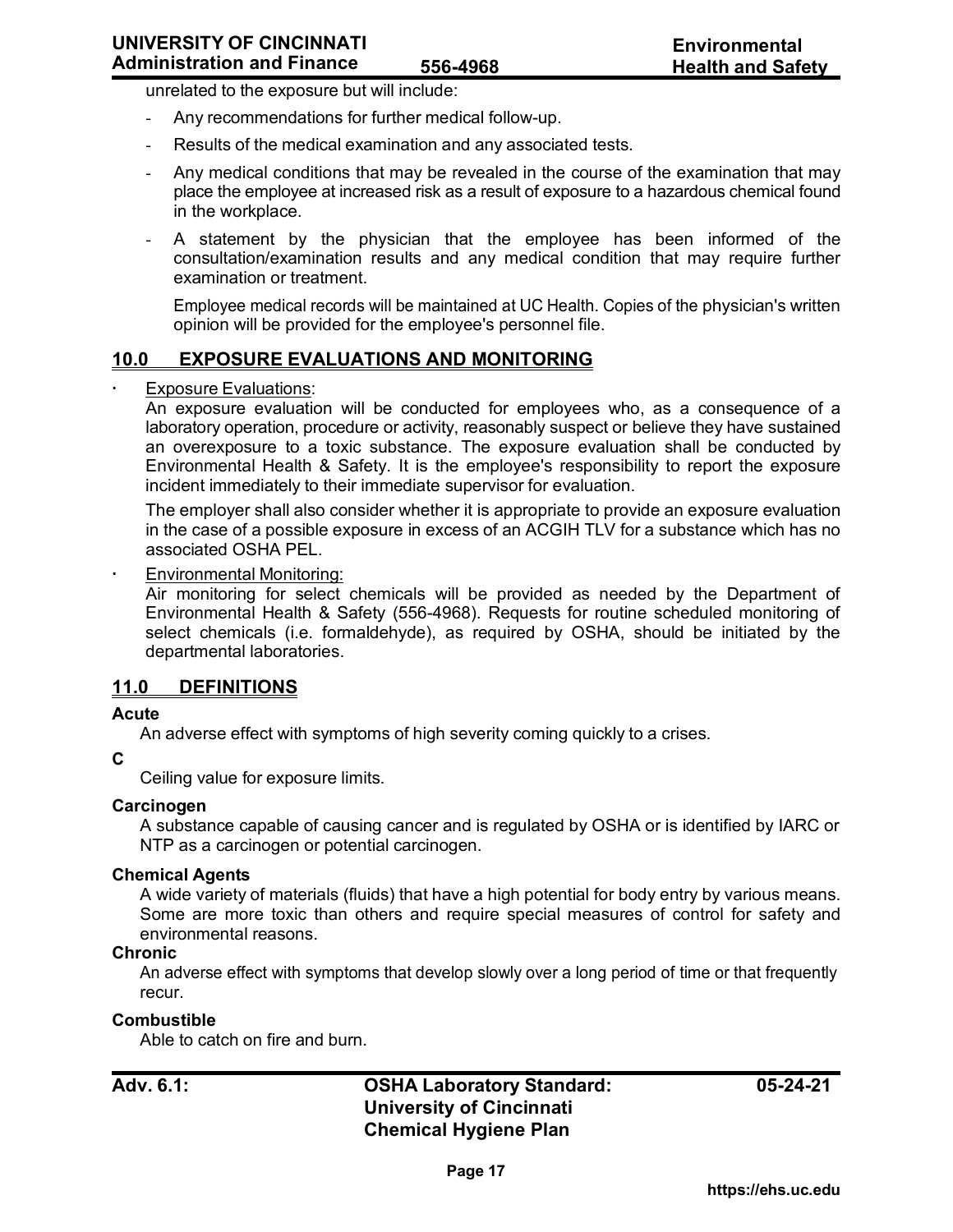# **DOT**

Department of Transportation

#### **EPA**

Environmental Protection Agency

#### **Exposure Limits**

The concentration in workplace air of a chemical thought to be acceptable. Most workers can be exposed at these levels or lower without harmful effects. The exposure limit terms in common use are TLV, STEL or C.

#### **Flammable**

Capable of being easily ignited and of burning with extreme rapidity.

#### **Infectious Agents**

Sources that cause infections either by inhalation, ingestion, or direct contact with the host material.

#### **Laboratory Scale**

Work with chemicals that can easily and safely be manipulated by one person excluding the commercial production of chemicals for sale.

#### **Laboratory Use**

A workplace where relatively small quantities of hazardous chemicals are used on anonproduction basis.

#### **LC 50**

The concentration of a substance in air that causes death in 50% of the animals exposed by inhalation. A measure of acute toxicity.

#### **LD 50**

The dose that causes death in 50% of the animals exposed by swallowing a substance. A measure of acute toxicity.

#### **Mutagen**

Capable of changing cells in such a way that future cell generations are affected. Mutagenic substances are usually considered suspect carcinogens.

#### **OSHA**

Occupational Safety and Health Administration, the regulatory branch of the Department of Labor concerned with employee safety and health.

#### **Overexposure**

An employee exposure in excess of the permissible exposure limits (PELs) for anOSHAregulated substance.

#### **PEL**

Permissible Exposure Limit. This is the legally allowed concentration in the workplace that is considered a safe level of exposure for an 8-hour shift, 40 hours per week.

#### **pH**

A measure of how acidic or basic (caustic) a substance is on a scale pH 1 to 14. A pH of less than 7 (1-6) indicates that a substance is acidic; and a pH of greater than 7 (8-14) indicates that substance is basic.

#### **Physical Agents**

# **Adv. 6.1: OSHA Laboratory Standard: University of Cincinnati Chemical Hygiene Plan**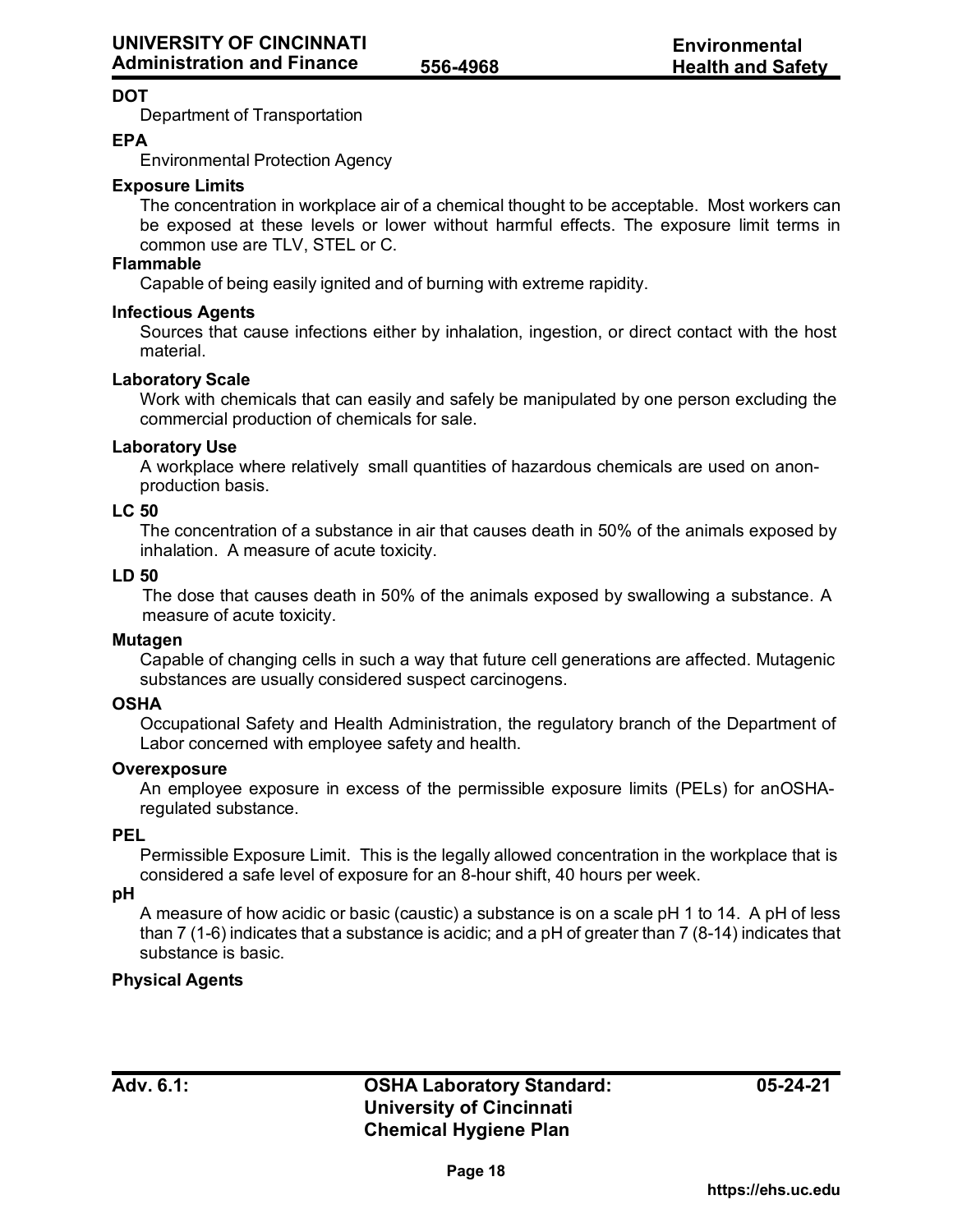Workplace sources recognized for their potential effects on the body. Heat exposure or excessive noise levels are examples of this risk group.

#### **Regulated Area**

A laboratory, an area of a laboratory or device such as a laboratory hood for which access is limited to persons who are aware of the hazards of the substances in use and the precautions that are necessary.

#### **Sensitizers**

Agents whose repeated exposure over time creates an allergic reaction at some point in time.

#### **SDS**

Safety Data Sheet [\(www.ilpi.com/msds/index.chmtl\)](http://www.ilpi.com/msds/index.chmtl))

#### **STEL**

Short-term exposure limit. (STEV – short-term exposure value sometimes used).

#### **Sterility**

Changes made in male or female reproductive systems resulting in inability to reproduce.

#### **Teratogens**

A substance that causes a deformity in newborns if a significant exposure exists during pregnancy.

#### **Toxic Substance**

Any substance which is: 1) Regulated by OSHA in 29 CFR Part 1910, Subpart Z [\(www.osha.gov/comp-links.html\)](http://www.osha.gov/comp-links.html) or (2) is found to be a carcinogen or potential carcinogen as defined in this paragraph.

#### **TLV**

Threshold Limit Value. The amount of exposure allowable for an employee in an 8-hour day. Sometimes expressed as TLV-TWA or threshold limit value - time weighted average.

# **12.0 RECORD KEEPING**

The laboratory has established and maintained an accurate record for each employee of environmental monitoring, medical consultations, and examinations, including test or written opinion required. **All records are kept, transferred, and made available in accordance with 29CFR1910.20, which is length of employment plus thirty years.**

- The following records are maintained by the Department of Environmental Health & Safety.
	- Inventory and amount records for acutely hazardous substances. (Individual laboratories keep these lists as well.)
	- Environmental monitoring.
	- Laboratory safety audits.
	- Training documentation and attendance.
- UC Health maintains employee medical records.
- Accident records are retained by:
	- Environmental Health & Safety
	- Employee Labor Relations (Workers Compensation)
- Departmental records are kept of:
	- Inventory and amount records for acutely hazardous substances.
	- Environmental monitoring.
	- Laboratory safety audits.

# **Adv. 6.1: OSHA Laboratory Standard: University of Cincinnati Chemical Hygiene Plan**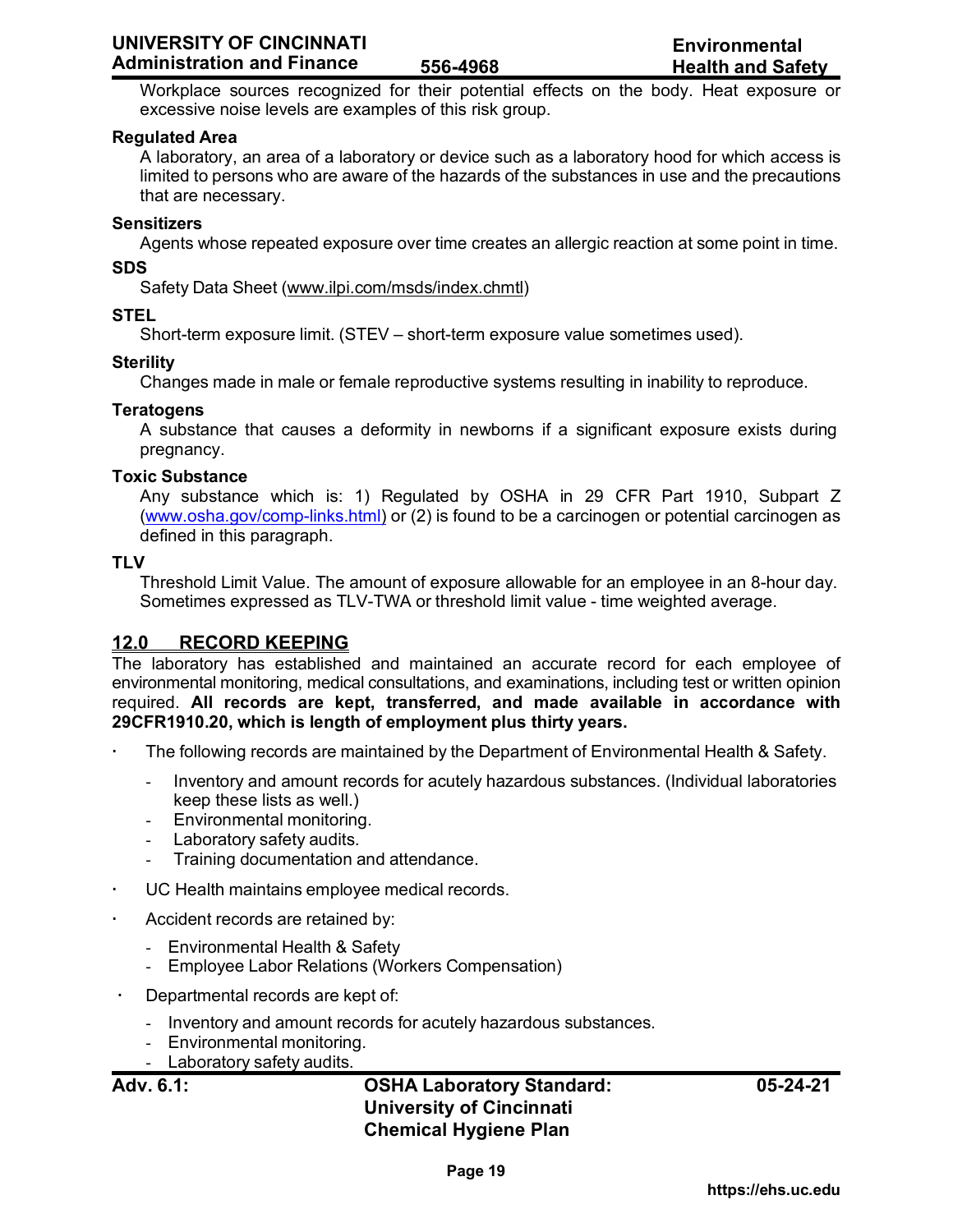- Training documentation and attendance requests for SDS.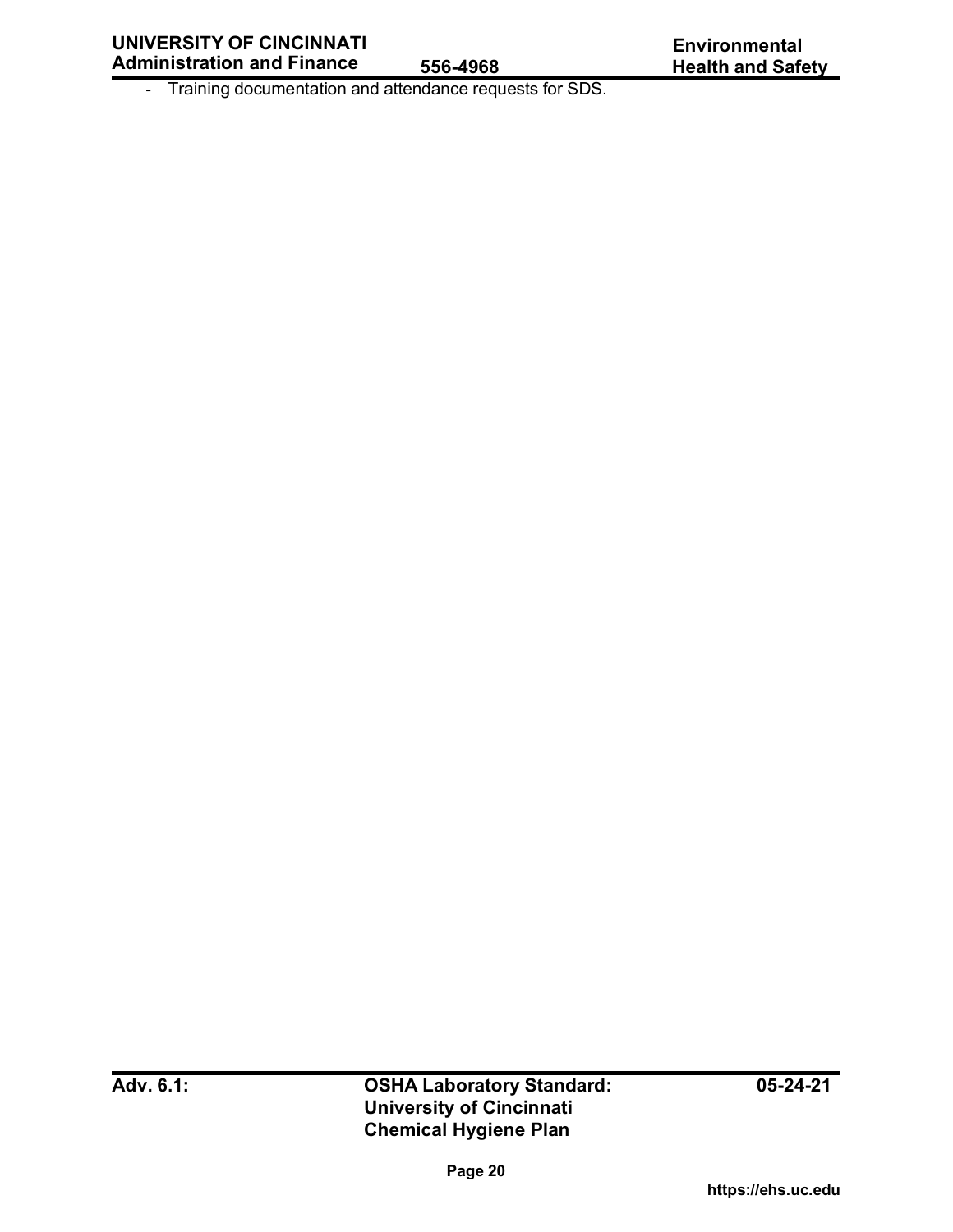### **13.0 REFERENCES**

The CHP was written in accordance with National Research Council recommendations, as well as federal and state standards.

U.S. Department of Labor, final rule part II. Federal Register, 29 CFR Part 1910.1450 Occupational Exposure to Hazardous Chemicals in Laboratories, Wednesday, January 31, 1990 [\(www.osha.gov/comp-links.html\).](http://www.osha.gov/comp-links.html)

National Research Council. Prudent Practices for Handling Hazardous Chemicals in Laboratories, National Academy Press, 1981.

National Research Council. Prudent Practices for Disposal of Chemicals from Laboratories, National Academy Press, 1983.

CRC Handbook of Laboratory Safety, 3rd Ed., CRC Press, 1990.

Threshold Limit Values and Biological Exposure Indices for 1990-1991, American Conference of Governmental Industrial Hygienists, Cincinnati, OH, 1990.

Terry Jo Gile, A Model Chemical Hygiene Plan for Laboratories, Clinical Laboratory Management Association, Inc., 1990.

Stricoff, R. S. and Walters D. B., Laboratory Health and Safety Handbook, John Wiley & Sons, Inc., 1990.

Laboratory Safety and Right to Know Compliance Source book, Pathfinder Associates, Inc., 1990.

OSHA Instruction CPL 2-2.38C, U.S. Department of Labor, Office of Health Compliance Assistance, Oct. 22, 1990.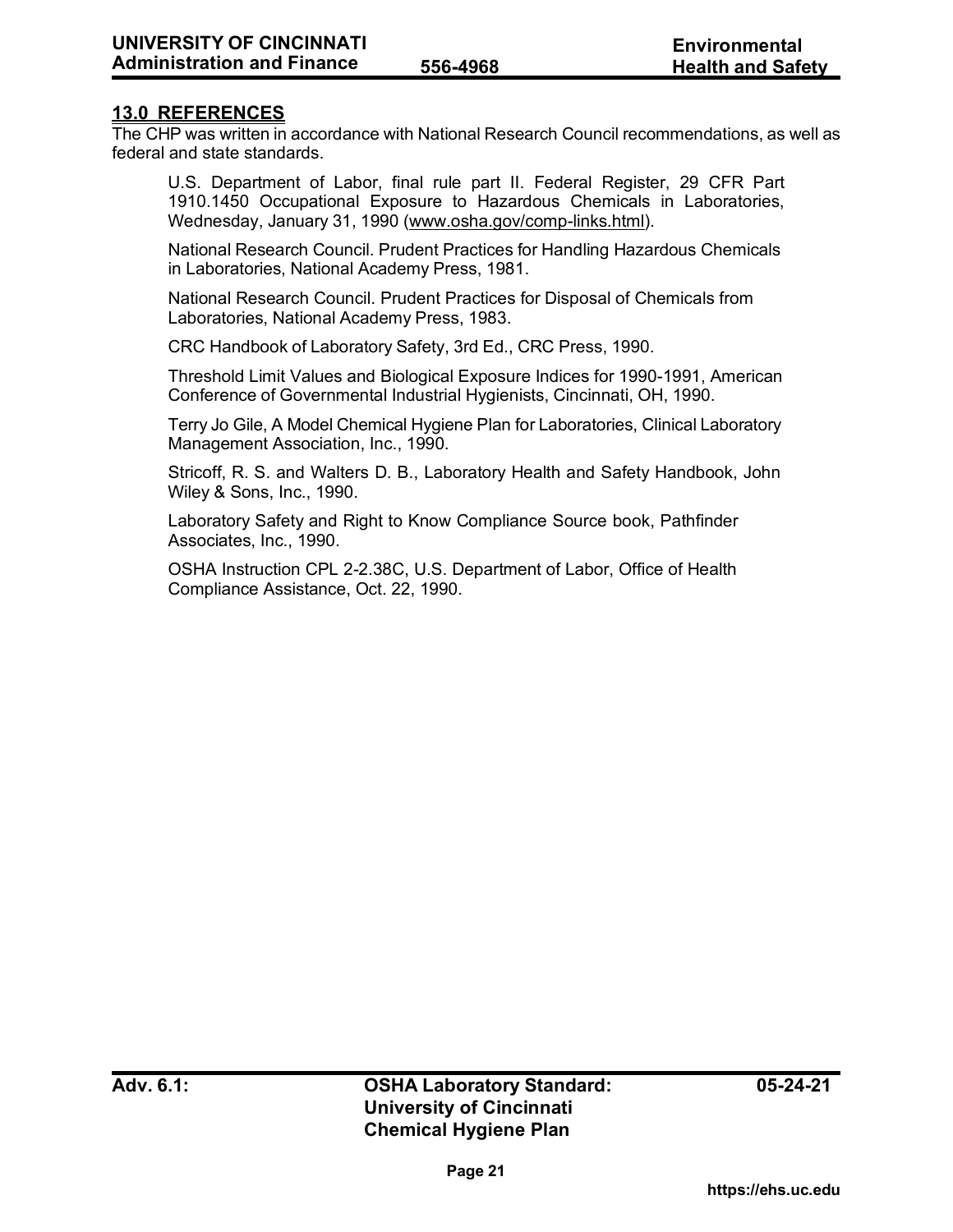# **14.0 APPENDIX A**

Laboratories must not only have MSD sheets on all chemicals and from all suppliers, but they must verify that MSD sheets contain the information cited below.

Safety Data Sheet Checklist

You must ensure that each SDS contains the following information:

- $\sqrt{\phantom{a}}$  Product or chemical identity used on the label.
- √ Manufacturer's name and address.
- √ Chemical and common names of each hazardous ingredient.
- √ Name, address, and phone number of hazard and emergency information.
- √ Preparation or revision date.
- √ The hazardous chemical's physical and chemical characteristics, such as vapor pressure and flashpoint.
- √ Physical hazards, including the potential for fire, explosion, and reactivity.
- √ Known health hazards.
- √ OSHA permissible exposure limit (PEL), ACGIH threshold limit value (TLV) or other exposure limits.
- √ Emergency and first aid procedures.
- √ Whether OSHA, NTP or IARC lists the compound as a carcinogen.
- $\sqrt{\phantom{a}}$  Precautions for safe handling and use.
- √ Control measures such as engineering controls, work practices, hygienic practices or personal protective equipment required.
- √ Primary routes of entry.
- √ Procedures for spills, leaks, and clean up.